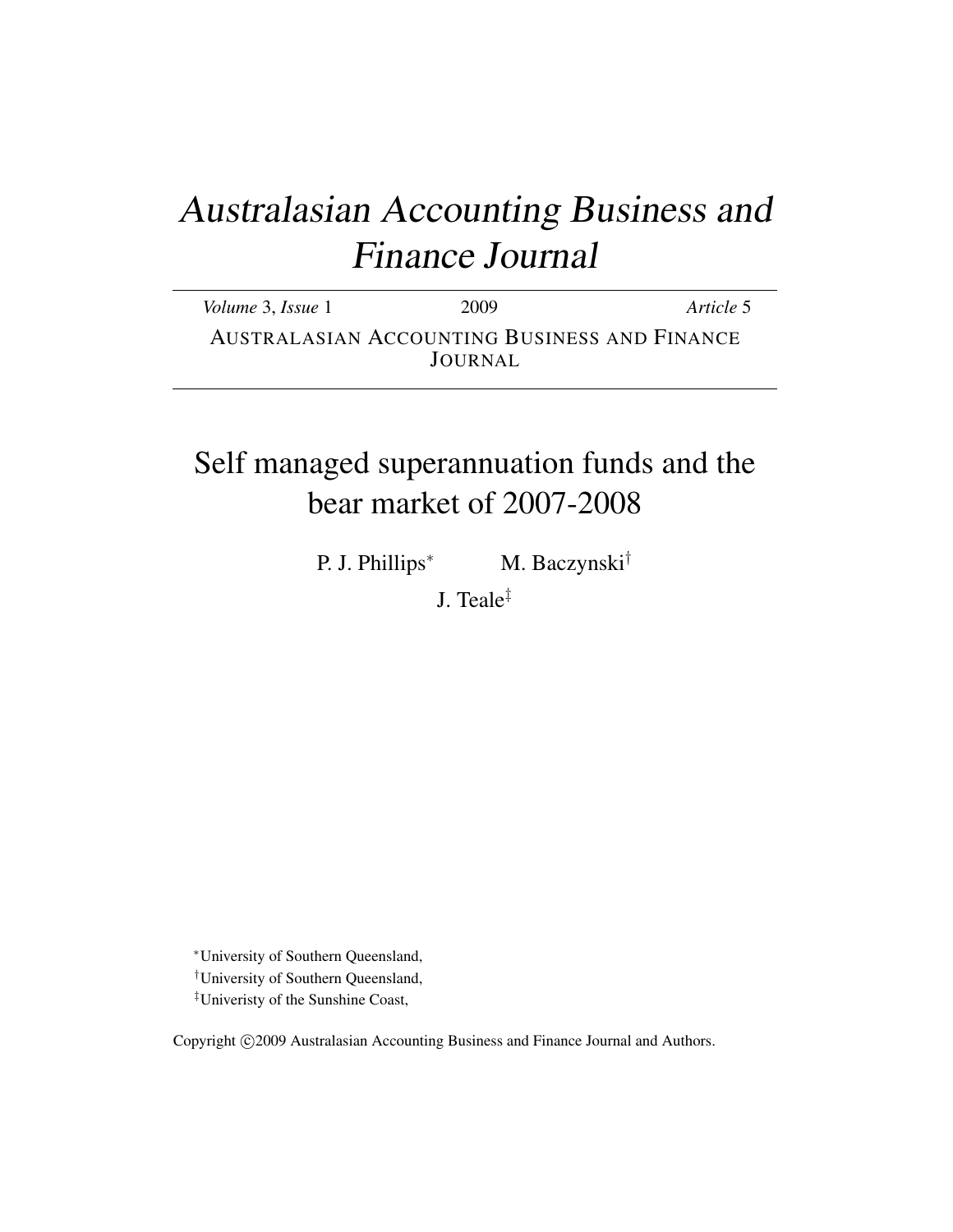# Self managed superannuation funds and the bear market of 2007-2008

P. J. Phillips, M. Baczynski, and J. Teale

#### Abstract

In this paper, we examine the bear market performance of self managed superannuation funds (SMSFs). Previous studies have highlighted some problems with the portfolio construction of SMSFs. This provides a rationale for examining the performance of SMSFs during the recent bear market. Based on data from two independent samples of a total of 141 self managed superannuation funds, two archetype SMSF portfolios are constructed in order to generate insights into the average performance of the funds in the samples. The performance of these funds is compared with (1) the unmanaged market index; and (2) the average returns generated by retail (balanced) superannuation funds. Interestingly, whilst the SMSFs have generated negative returns and problems with the portfolio construction remain, the relative performance of the overall portfolios vis-à-vis the market index and professionally managed funds is reasonably favourable. However, the equity portions of the SMSF portfolios suffer from under-diversification and could be more efficiently constructed.

KEYWORDS: Self managed superannuation funds; performance; market index; retail superannuation funds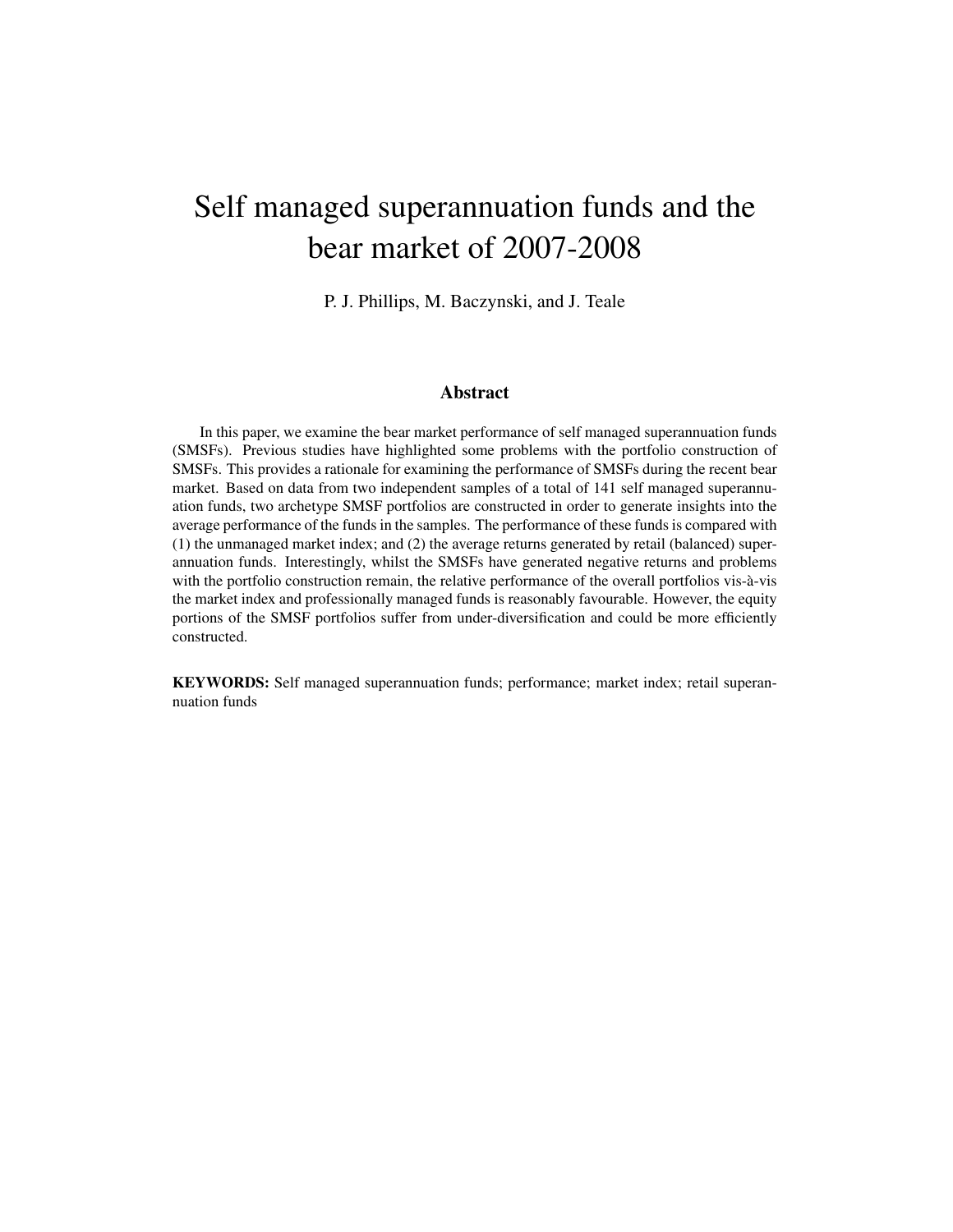

*The Australasian Accounting Business & Finance Journal, May, 2009. Phillips, Baczynski and Teale: Self Managed Superannuation Funds and the Bear Market of 2007-2008. Vol. 3, No.1. Page 38.* 

# **SELF MANAGED SUPERANNUATION FUNDS AND THE BEAR MARKET OF 2007–2008**

**Dr Peter J Phillips<sup>1</sup> University of Southern Queensland** 

**Mr Michael Baczynski University of Southern Queensland** 

**Dr John Teale University of the Sunshine Coast** 

#### **ABSTRACT**

L

In this paper, we examine the bear market performance of self managed superannuation funds (SMSFs). Previous studies have highlighted some problems with the portfolio construction of SMSFs. This provides a rationale for examining the performance of SMSFs during the recent bear market. Based on data from two independent samples of a total of 141 self managed superannuation funds, two archetype SMSF portfolios are constructed in order to generate insights into the average performance of the funds in the samples. The performance of these funds is compared with (1) the unmanaged market index; and (2) the average returns generated by retail (balanced) superannuation funds. Interestingly, whilst the SMSFs have generated negative returns and problems with the portfolio construction remain, the relative performance of the overall portfolios *vis-à-vis* the market index and professionally managed funds is reasonably favourable. However, the equity portions of the SMSF portfolios suffer from under-diversification and could be more efficiently constructed.

*Keywords: Self managed superannuation funds; performance; market index; retail superannuation funds* 

<sup>&</sup>lt;sup>1</sup> Corresponding Author: Peter J Phillips, School of Accounting, Economics and Finance, University of Southern Queensland, Toowoomba, Queensland, 4350. Telephone: 617 46315490. Email: phillipsp@usq.edu.au.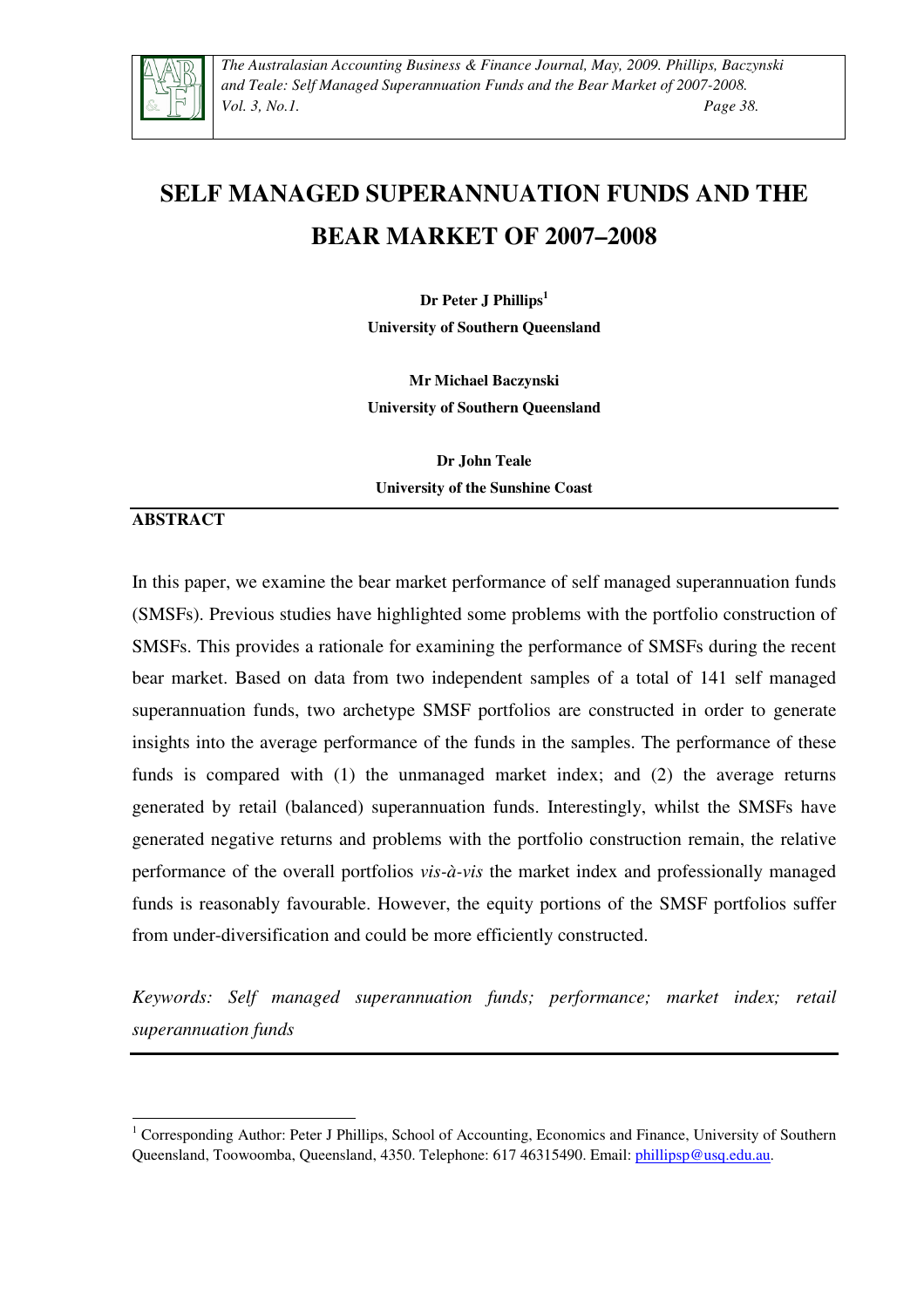

*The Australasian Accounting Business & Finance Journal, May, 2009. Phillips, Baczynski and Teale: Self Managed Superannuation Funds and the Bear Market of 2007-2008. Vol. 3, No.1. Page 39.* 

### **I. INTRODUCTION**

When markets experience periods of distress, fissures that would otherwise remain small and localised may widen and spread throughout the financial system. Whilst the credit derivatives markets have received the most attention since the middle of 2007, the nation's superannuation system has not escaped effects that have spread from the seemingly obscure origins of credit derivatives through the global financial markets. Superannuation is a significant component of Australia's financial system, including the self managed superannuation funds where \$300 billion of Australia's retirement savings reside. As the signals deriving from economic data have become increasingly adverse, equity markets in the United States, Europe and Asia experienced negative returns for the first time in five years. The lower than 'usual' retail superannuation fund returns have been widely reported. It is the purpose of this paper to consider the returns that may have been experienced by self managed superannuation funds. Specifically, this paper uses a dataset consisting of two independent SMSF portfolio microstructures samples to provide some insights into the performance of SMSFs during the recent bear market.

The Australian Taxation Office aggregated statistics reveal that, on average, SMSF portfolios allocate 36 percent of investable funds to Australian equities. Even if all other components of the portfolios were held constant—suffering neither losses nor gains—this relatively high exposure to the Australian equity market may have resulted in significant losses. However, the losses (or gains) that might have been experienced by SMSFs cannot be ascertained with any degree of certainty unless researchers examine the returns generated by individual SMSF portfolios. The way that the equity component of a portfolio is constructed can potentially magnify losses experienced in a bear market or, conversely, insulate a portfolio, preventing it from mirroring the losses experienced by the broader market indices. For example, if 36 percent of a portfolio's funds are allocated to just six or seven securities, the potential for significant losses is much higher than would be the case if a diversification strategy had been deployed—ideally spreading the portfolio's funds among 15 to 30 securities.

The analysis of self managed superannuation funds with the traditional tools of modern finance and portfolio theory promises to yield important and interesting results. As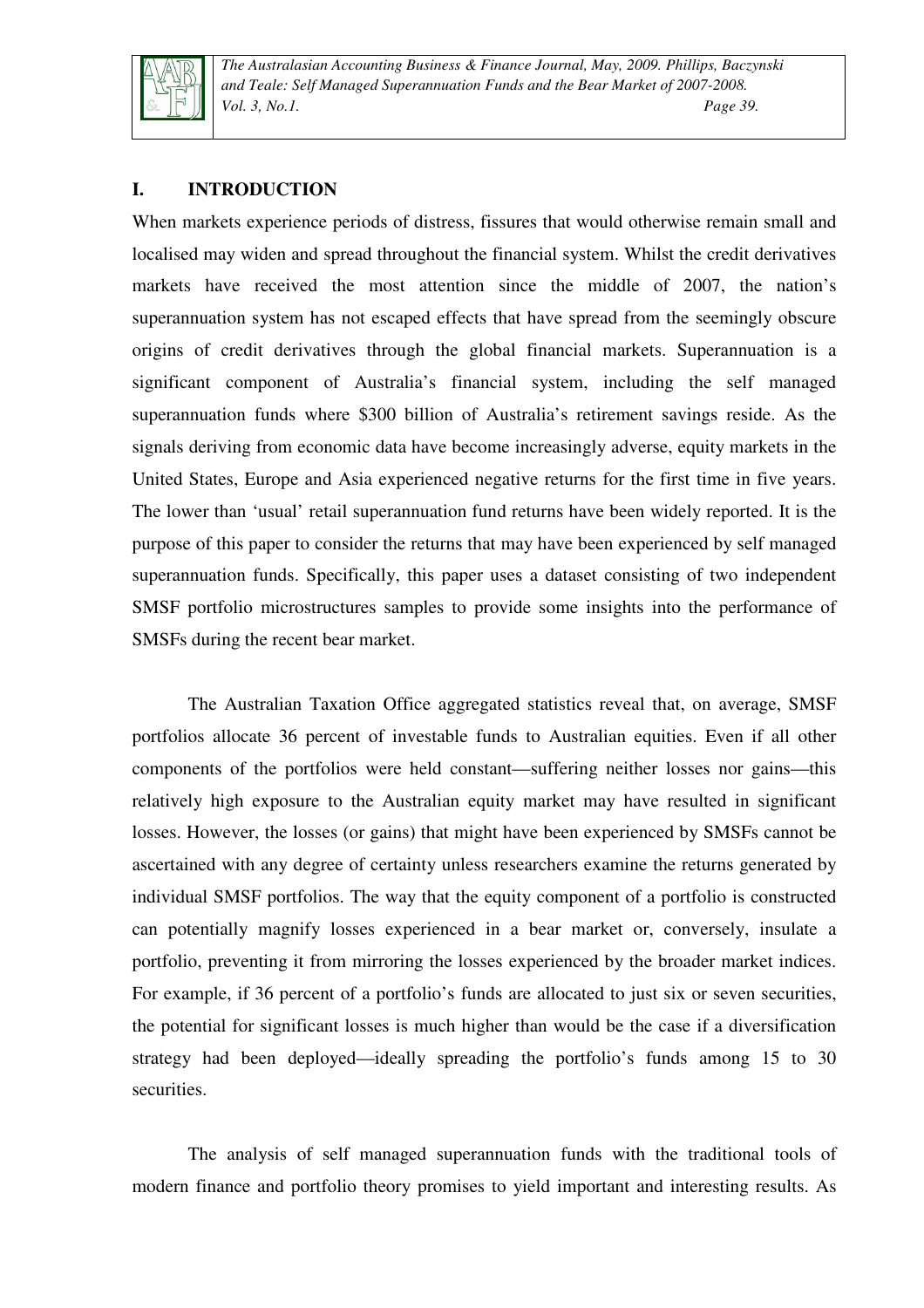

always, SMSF portfolios must be analysed separately from the other 'outside' assets held by the SMSF trustees. However, this does not pose any serious problems to the analysis because all portfolio analysis takes place under similar conditions. For example, the analysis of a retail superannuation fund's portfolio must take place in isolation from the asset holdings of each member of the fund. The covariance ignorance problem identified by Sharpe (1981) and faced by fund managers—who never know the composition of investors' outside portfolios—is something that researchers also cannot escape. Fortunately, this is a minor problem. Self managed superannuation funds must be constructed for the sole purpose of providing for trustees' retirement income. They are, by their very nature, a separate component of the trustees' overall wealth and one that must be managed according to particular rules. The analysis of these portfolios may generate important insights into the management of a very large portion of Australia's retirement savings.

There is a certain urgency with which this task must be undertaken. SMSFs are the fastest growing category of superannuation funds in the Australian superannuation system. Whilst the figures are oft-cited, more than one-quarter or \$300 billion of Australia's retirement savings resides in self managed superannuation funds. There are more than 370,000 SMSFs and more than 700,000 Australians are members of SMSFs (Australian Taxation Office 2008). Since 1999, the number of SMSFs has increased by more than 100 percent. During most of the time that has elapsed since the beginning of the twenty-first century (and for a considerable period before that), market conditions have been remarkably favourable. However, since the middle of 2007, market conditions have neither been as calm as they had been previously nor characterised by the very high returns that were experienced by investors in most of the past ten years. The durability of the self managed superannuation system has not been tested under extended periods of poor market performance and researchers must gather and present as much information as possible to guide SMSF policy makers and regulators in these times of difficult market conditions. For instance, recent comments by former Prime Minister Paul Keating related to the level of superannuation contributions need to be viewed in the light of the medium and long term risk to average retirement incomes brought about by a combination of market turbulence and the value of funds managed by non-professionals.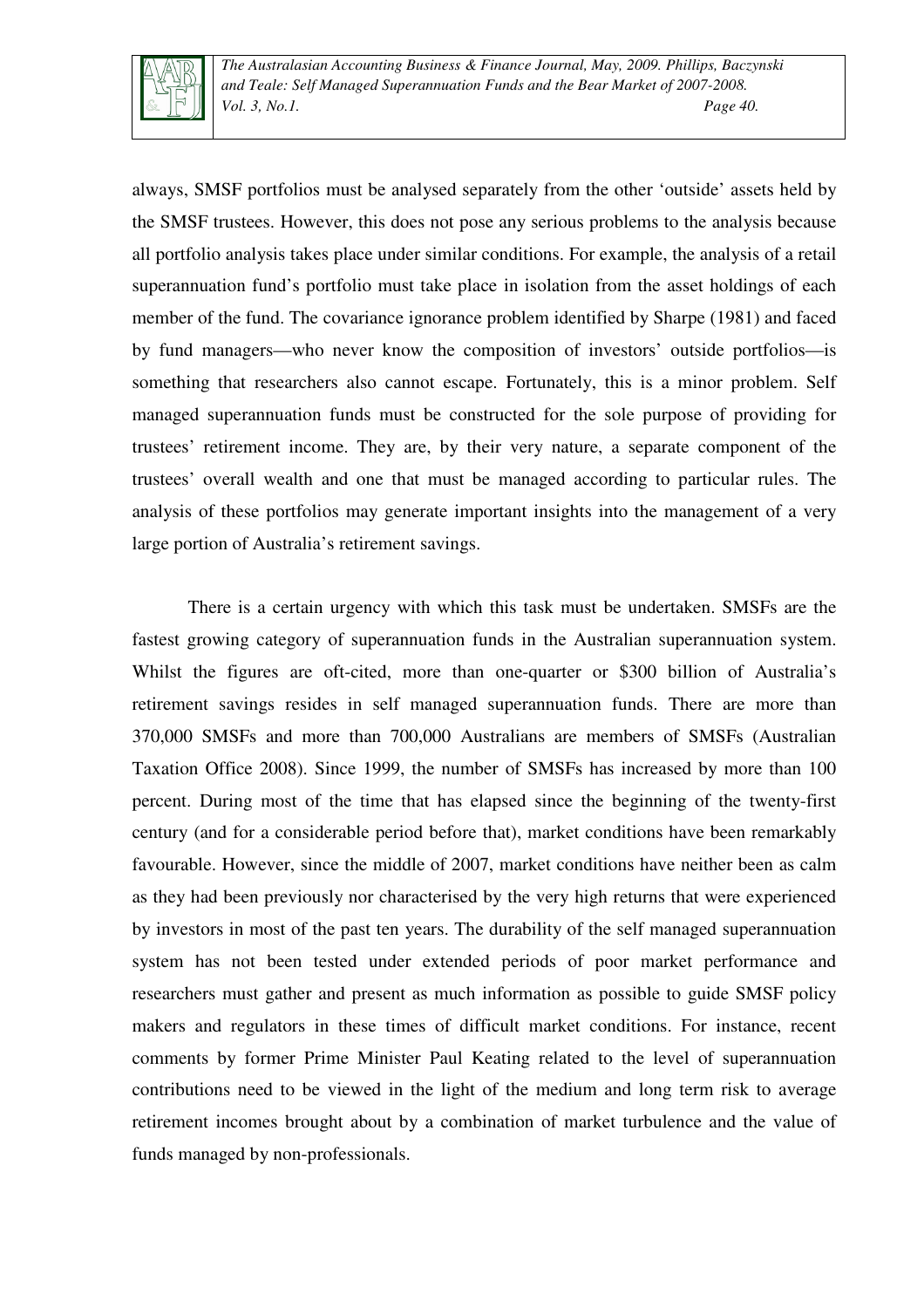

*The Australasian Accounting Business & Finance Journal, May, 2009. Phillips, Baczynski and Teale: Self Managed Superannuation Funds and the Bear Market of 2007-2008. Vol. 3, No.1. Page 41.* 

In this paper, the bear market performance of the portfolios of two independent samples—one consisting of 100 portfolios and the other consisting of 41 portfolios—of SMSFs are examined to determine how well these funds have performed *vis-à-vis* the market index in difficult market conditions. For many of the SMSFs, the recent bear market is the first period of poor market conditions that these funds have experienced. It has been difficult for any portfolio managers to generate positive returns in the 2007 to 2008 period. However, SMSFs deserve particular attention and this not only because of the large proportion of Australia's retirement savings that they represent. Problems with the diversification of SMSFs have already been identified in the economics literature (see Phillips, Cathcart and Teale 2007). Additionally, questions must be raised about the risk management practices deployed (or available to be deployed) by SMSF trustees. Whilst these portfolio management problems do not come to light when markets are experiencing year after year of positive returns, the losses that may be experienced in down markets by under-diversified and poorly managed portfolios may be much greater than the losses exhibited by the broader market indices.

In light of the considerable (and entirely justified) fears that might be held for the bear market performance of SMSFs, the results generated by the analysis presented in this paper are quite surprising. Two archetype SMSF portfolios which represent the average portfolio structures and reflect the average risk and return characteristics of the funds in the two independent samples generated negative returns during the recent bear market. However, as these SMSFs have a very high allocation in cash (or fixed interest securities), the portfolios performed better than the All Ordinaries (Accumulation) Index. When compared with the returns generated on an average balanced retail superannuation fund over the same period, the archetype portfolio representing the 41-portfolio sample performed better than the professionally managed retail funds whilst the archetype portfolio representing the 100 portfolio sample performed a few percentage points worse than the professionals' average return. Whilst there are problems with the portfolio construction of the SMSFs (including under-diversification), the tendency for the portfolios to hold a large percentage of investable funds in cash has proved to be a stabilising factor during the recent bear market.

This paper is organised as follows. In Section II, the data are described and the methodology that is deployed is outlined. The data consist of two independent samples of self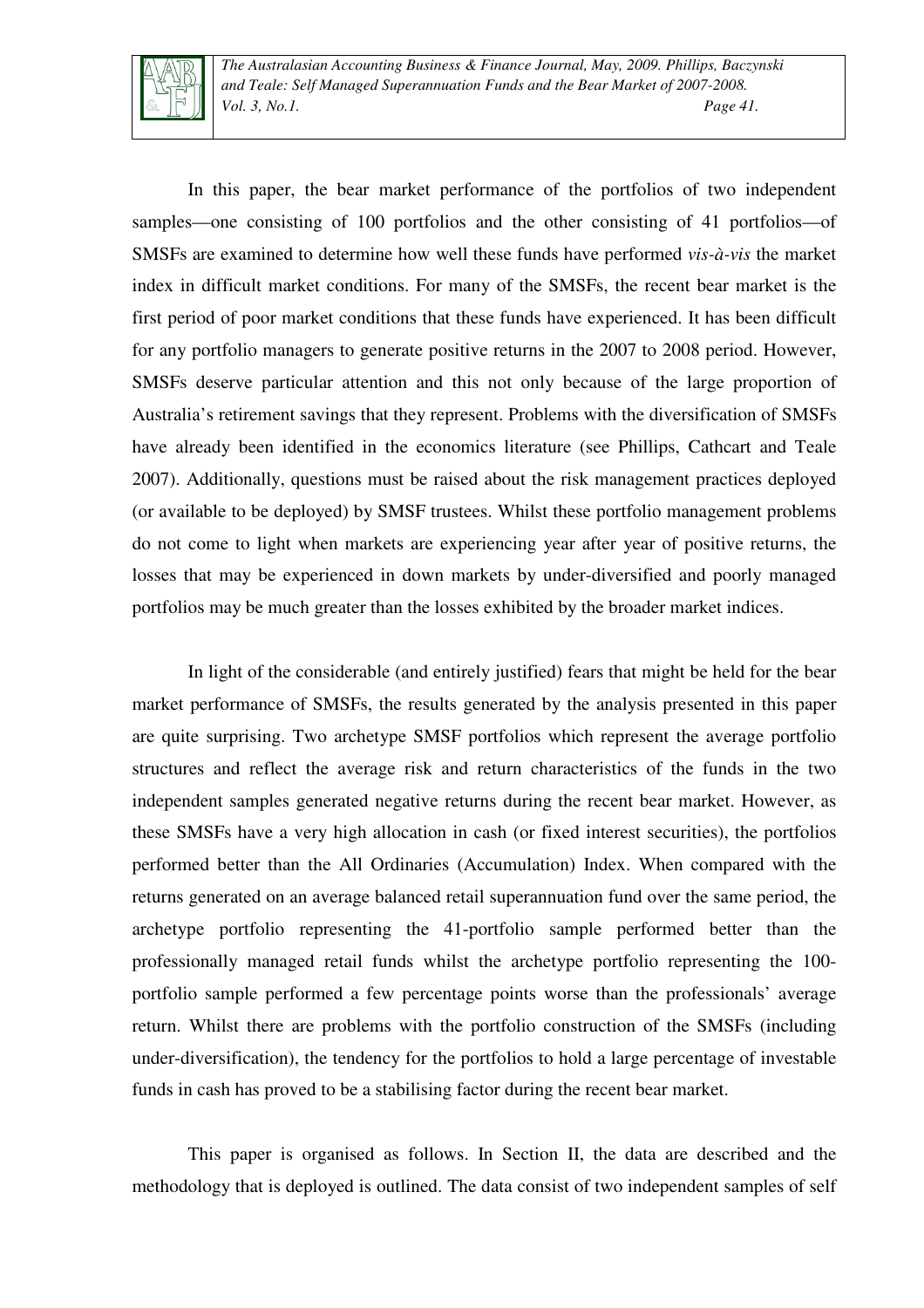

managed superannuation funds. In the context of self managed superannuation fund research, the sample size available for this investigation is quite significant. The methodology is based on a solid foundation of modern finance and portfolio theory. The portfolios are analysed using traditional portfolio mathematics. In Section III, the results of the analysis are presented. The returns generated by the self managed superannuation funds during the recent bear market are calculated. In Section IV, the results of the analysis are discussed. The returns generated by the self managed superannuation funds during the 2007 to 2008 financial year are compared to the returns generated by the broader market indices and the average retail superannuation fund. Section V concludes the paper.

### **II. DATA AND METHODOLOGY**

The data gathered for this investigation consists of two independent samples of SMSF portfolio microstructures. 100 of the SMSF microstructures were obtained from a large financial planning and superannuation administration firm based in one of Australia's capital cities. The other 41 SMSF microstructures were obtained from an accounting and financial services firm based in one of Australia's regional centres. The 100 SMSFs whose portfolio structures constitute the first part of the sample were drawn more or less at random from the total number of SMSFs administered by the financial planning and superannuation administration firm. The other 41 SMSFs represent a complete sub-population of just over 100 SMSFs overseen by the accounting and financial services firm. These 41 SMSFs are those funds overseen by the accounting and financial service firm that contain a mixture of assets directly managed by the trustees and are *not* 'shells' established merely to hold particular assets such as commercial property.

The independent nature of the two samples adds a degree of rigor to the analysis. An important feature that derives from this independence must be mentioned. Whilst both samples are self managed superannuation funds for which the trustees remain ultimately responsible, the SMSFs in the 100-portfolio sample are administered by professional superannuation fund administrators—though this does not mean that the portfolios have been professionally managed independently of the trustees. As such, access to financial planning and portfolio management advice may be more readily available to the trustees of these funds. The SMSFs in the 100-portfolio sample also, on average, have a higher net worth than the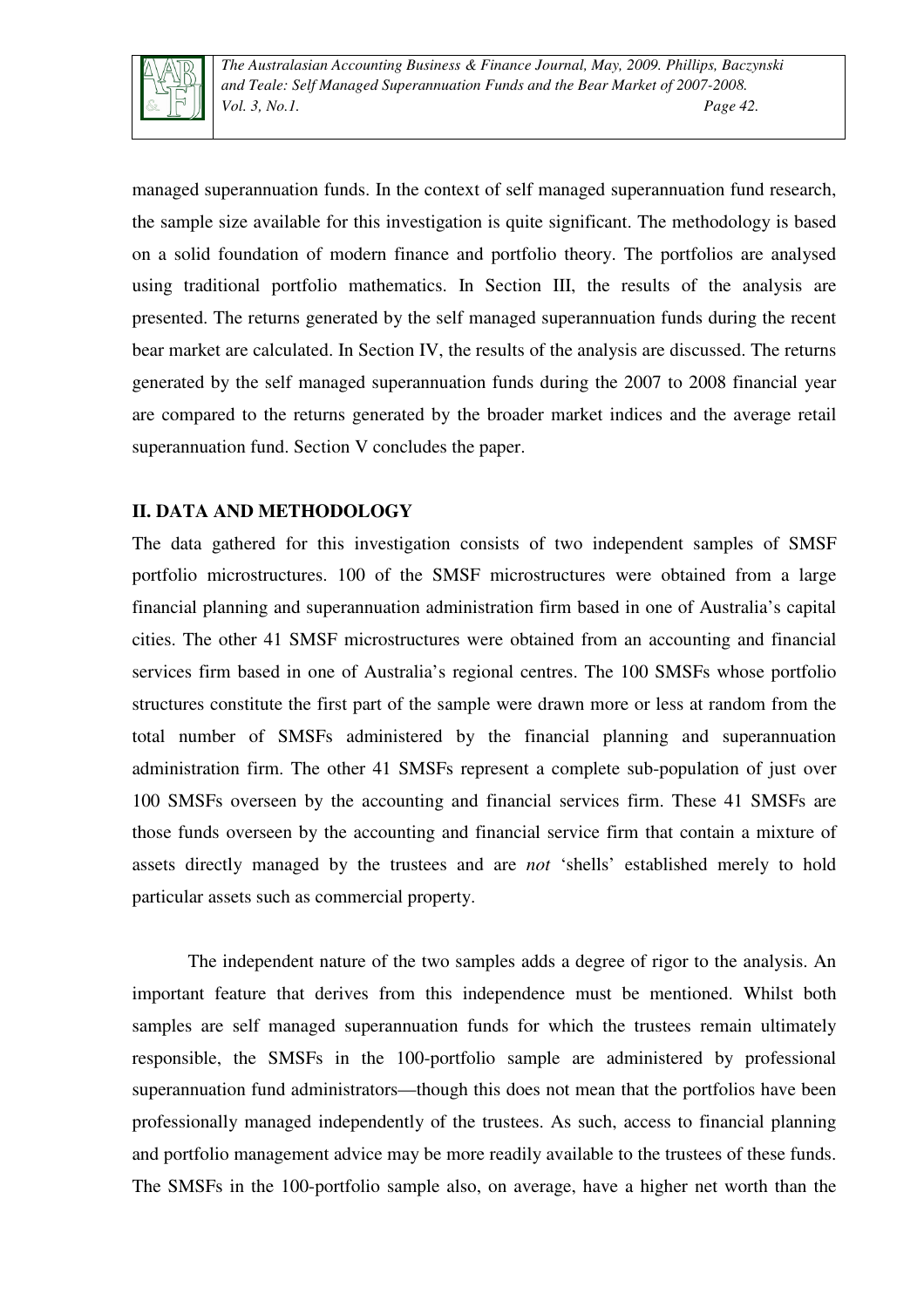

funds in the 41-portfolio sample. There is a possibility that the higher net worth trustees may be better equipped with the resources—for example, access to financial services and information—necessary to effectively manage their retirement savings. Access to two independent samples of SMSFs permits the investigation of the relative performance of the funds in these two samples and provides the unique opportunity to determine how well two different groups of investors have fared during the worst bear market in a quarter-century.

Although the dataset consists of two independent samples of SMSFs, all of the SMSF portfolios within the samples are reasonably large portfolios containing a broadly similar asset mix of cash, fixed interest securities, managed funds and domestic and overseas shares. Some of the funds contain real assets such as real estate. Bearing in mind that each SMSF represents the retirement savings of a small group of people, the portfolios are quite large. The average size of each of the 100 portfolios in the first part of the sample was \$796611 at June 30 2007. The largest portfolios have a value of just over \$4 million whilst the smallest portfolios have a value of just under \$200000. Most of the SMSFs were formed sometime over the last five to fifteen years but a few of the funds were initiated more than twenty years ago. The average size of the 41 portfolios in the second part of the sample was approximately \$400000 at June 30 2004. Most of the SMSFs were formed sometime over the last ten years. Taken together, the data available for this investigation consists of 141 SMSFs with an average size of approximately a half-million dollars.

| <b>Asset Class</b>              | Mean %           | Mean %          |
|---------------------------------|------------------|-----------------|
|                                 | (100 Portfolios) | (41 Portfolios) |
| Cash                            | 11               | 22              |
| <b>Fixed Interest</b>           | 13               | 2               |
| <b>Listed Shares</b>            | 40               | 47              |
| <b>Unlisted Shares</b>          | 5.               | $\lt 1$         |
| <b>Overseas Listed Shares</b>   | $\mathbf{1}$     | $\lt 1$         |
| <b>Overseas Unlisted Shares</b> | 2                | $\Omega$        |
| Managed Investments             | 10               | 5               |
| <b>Listed Unit Trusts</b>       | $\overline{4}$   | 14              |
| <b>Unlisted Unit Trusts</b>     | 12               | $\Omega$        |
| <b>Real Estate</b>              | 2                | 10              |
| Total                           | 100              | 100             |

**Table 1 Self Managed Superannuation Funds: Summary of Portfolio Structure**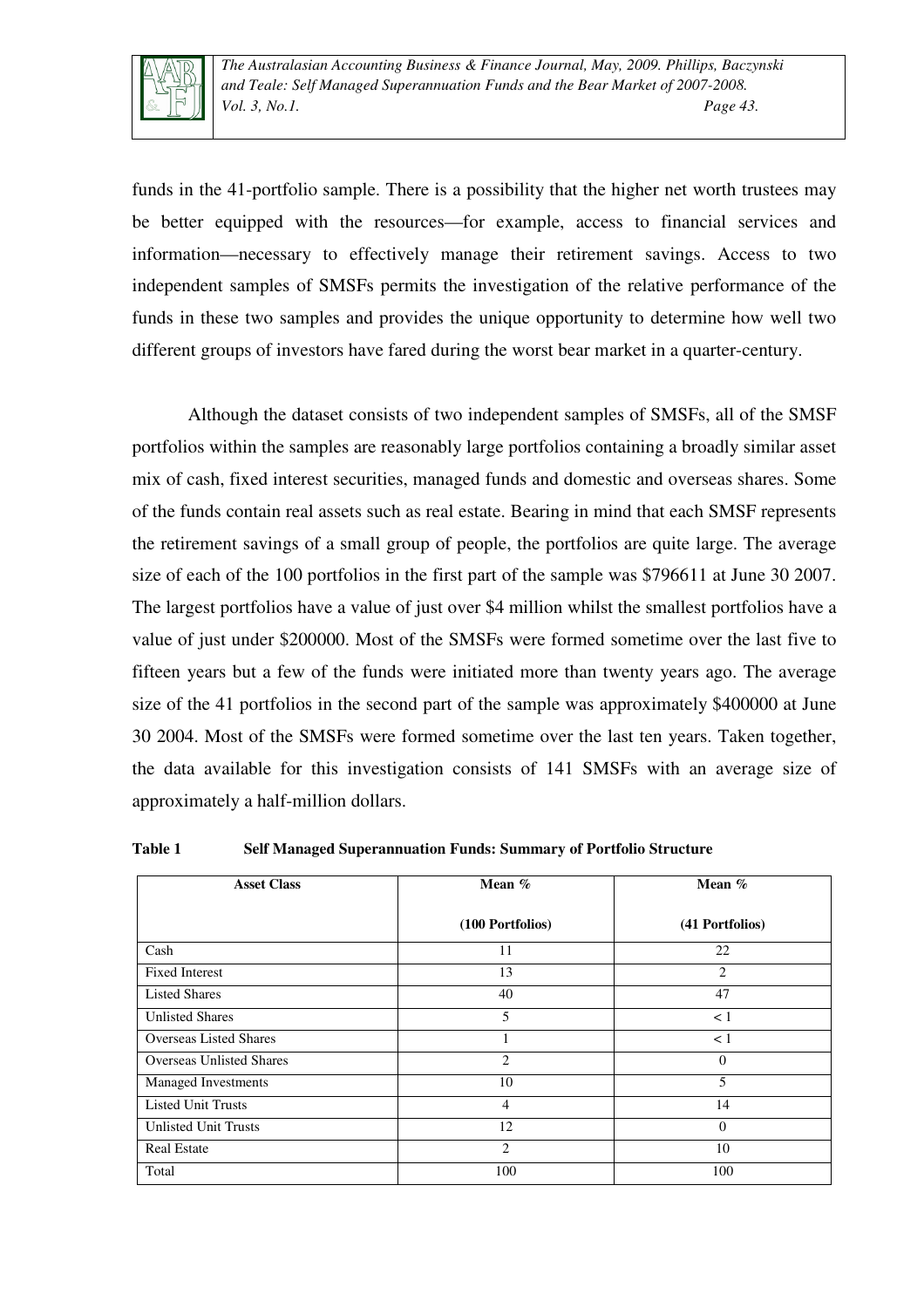

*The Australasian Accounting Business & Finance Journal, May, 2009. Phillips, Baczynski and Teale: Self Managed Superannuation Funds and the Bear Market of 2007-2008. Vol. 3, No.1. Page 44.* 

Notes: The asset categories are self-explanatory. For the '41 Portfolios' there was no distinction made between listed and unlisted unit trusts in the portfolio structure summaries obtained for this research. Hence, it could very well be the case that the allocation between listed and unlisted unit trusts diverges less between the two parts of the sample than the figures in the table appear to show.

For the most part, the portfolios consist of cash (or cash securities) and shares. More than 60 percent of the portfolios' investable funds are invested in these two classes of securities. In fact, the proportion invested in cash and shares is actually much higher. A further 20 percent of the portfolios' funds are invested in managed investments or unit trusts. Apart from some investment in property trusts, the investment allocation to managed investments and unit trusts represents (indirect) investment in cash and shares. When these indirect investments are taken into account, approximately 80 percent of the SMSF portfolios' funds are found to be allocated to cash and shares. The proportions in cash and shares are broadly similar to the weightings that would be associated with a 'moderately conservative' investment strategy. However, a financial planner's moderately conservative asset allocation scheme would normally allocate some of the equity portion of the portfolio to overseas shares. The SMSF trustees tend to exhibit considerable 'home-bias'. The equity portions of the SMSF portfolios are concentrated in shares of Australian companies with little allocation to overseas investments.

One of the main advantages of the data available for this investigation is that it permits us to examine the microstructure characteristics of SMSFs that are obscured in the aggregate data generated by the Australian Taxation Office. It is interesting to compare the asset allocations of the two samples presented in Table 1 above with the aggregate asset allocations reported by the Australian Taxation Office. Table 2 below presents the allocation differentials between each of the samples and the aggregate asset allocations reported by the ATO. In general, the portfolios in the sample display similar asset allocations to the aggregate of all SMSFs reported by the ATO. However, the aggregated data reported by the ATO tend to understate the allocations to particular asset classes exhibited by the SMSFs in the sample. The SMSFs in the sample have higher allocations to cash and higher allocations to listed shares (Australian equities). The portfolios in the sample are, therefore, more concentrated than the aggregate data would have led us to expect. Furthermore, it is important to recognise that both the aggregate asset allocations and the summary portfolio data for the portfolios in the sample do not provide any indication of the extent of diversification exhibited by the portfolios *within* each asset class.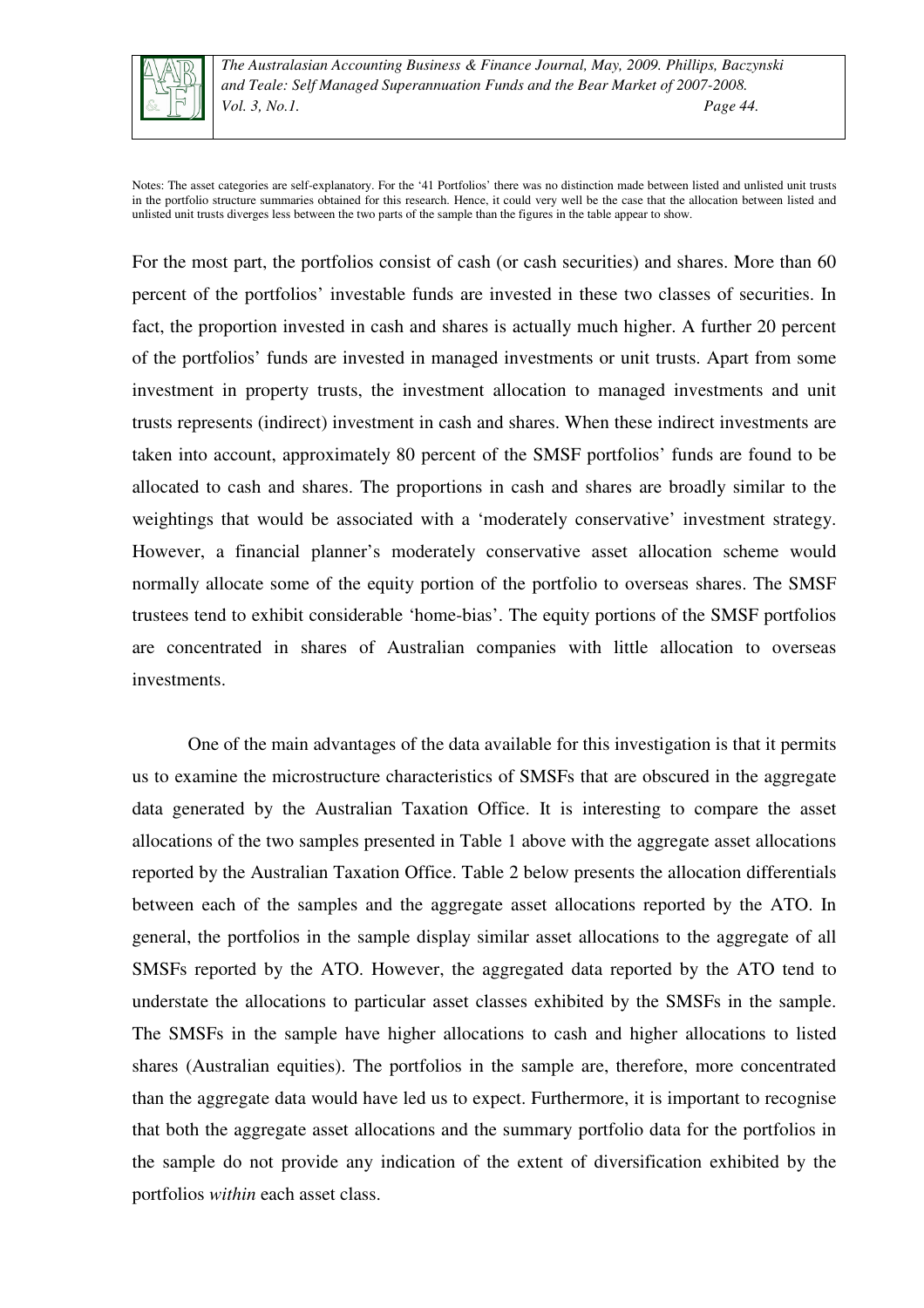

*The Australasian Accounting Business & Finance Journal, May, 2009. Phillips, Baczynski and Teale: Self Managed Superannuation Funds and the Bear Market of 2007-2008. Vol. 3, No.1. Page 45.* 

| <b>Asset Class</b>              | <b>ATO SMSF Aggregate</b> | Mean % (100 Portfolios)<br><b>SMSF</b><br>minus<br><b>ATO</b><br>aggregate | Mean % (41 Portfolios)<br><b>ATO</b><br><b>SMSF</b><br>minus<br>aggregate |
|---------------------------------|---------------------------|----------------------------------------------------------------------------|---------------------------------------------------------------------------|
| Cash and Fixed Interest         | 20                        | $\overline{4}$                                                             | 4                                                                         |
| <b>Listed Shares</b>            | 36                        | $\overline{4}$                                                             | 11                                                                        |
| <b>Unlisted Shares</b>          | $\overline{c}$            | $\overline{3}$                                                             | $-1$                                                                      |
| <b>Overseas Listed Shares</b>   | $<1\,$                    | $\mathbf{1}$                                                               | $\theta$                                                                  |
| <b>Overseas Unlisted Shares</b> | < 1                       | $\overline{c}$                                                             | $\theta$                                                                  |
| Managed Investments             | $\overline{7}$            | 3                                                                          | $-2$                                                                      |
| <b>Listed Unit Trusts</b>       | $\overline{12}$           | $-8$                                                                       | 2                                                                         |
| <b>Unlisted Unit Trusts</b>     | 10                        | $\overline{2}$                                                             | $-10$                                                                     |
| <b>Real Estate</b>              | 11                        | $-9$                                                                       | $-1$                                                                      |
| Total                           | 100                       |                                                                            |                                                                           |

### **Table 2 Asset Allocation Differentials: SMSFs** *vis-a-vis* **the Aggregate**

Notes: Australian Taxation Office aggregates reported in the Australian Taxation Office's *Self Managed Superannuation Fund Statistical Report* (2008).

Diversification plays a critically important role in portfolio management. The risk of a portfolio—measured in modern portfolio theory by the variance of total returns—consists of the variance attributable to firm specific factors (non-systematic risk) and the (systematic) variance attributable to the macro-economy—for which the variance in the returns of a broad market index is used as a proxy. A portfolio that is poorly diversified will bear too much firm specific risk and, consequently, will be exposed to risks specific to particular firms and industries. Through diversification, firm specific risk can be entirely eliminated and the portfolio will only bear the risk associated with its correlation with the condition of macroeconomic system. Because firm specific risk can be diversified away there should be no risk premium attached to such risk and no reward to investors who bear it. Utility maximising investors will construct fully diversified portfolios that exhibit a relationship to the macroeconomy—measured by the portfolio's beta—that is in accordance with their level of risk aversion. A higher beta will be associated with higher portfolio returns and *vice versa*.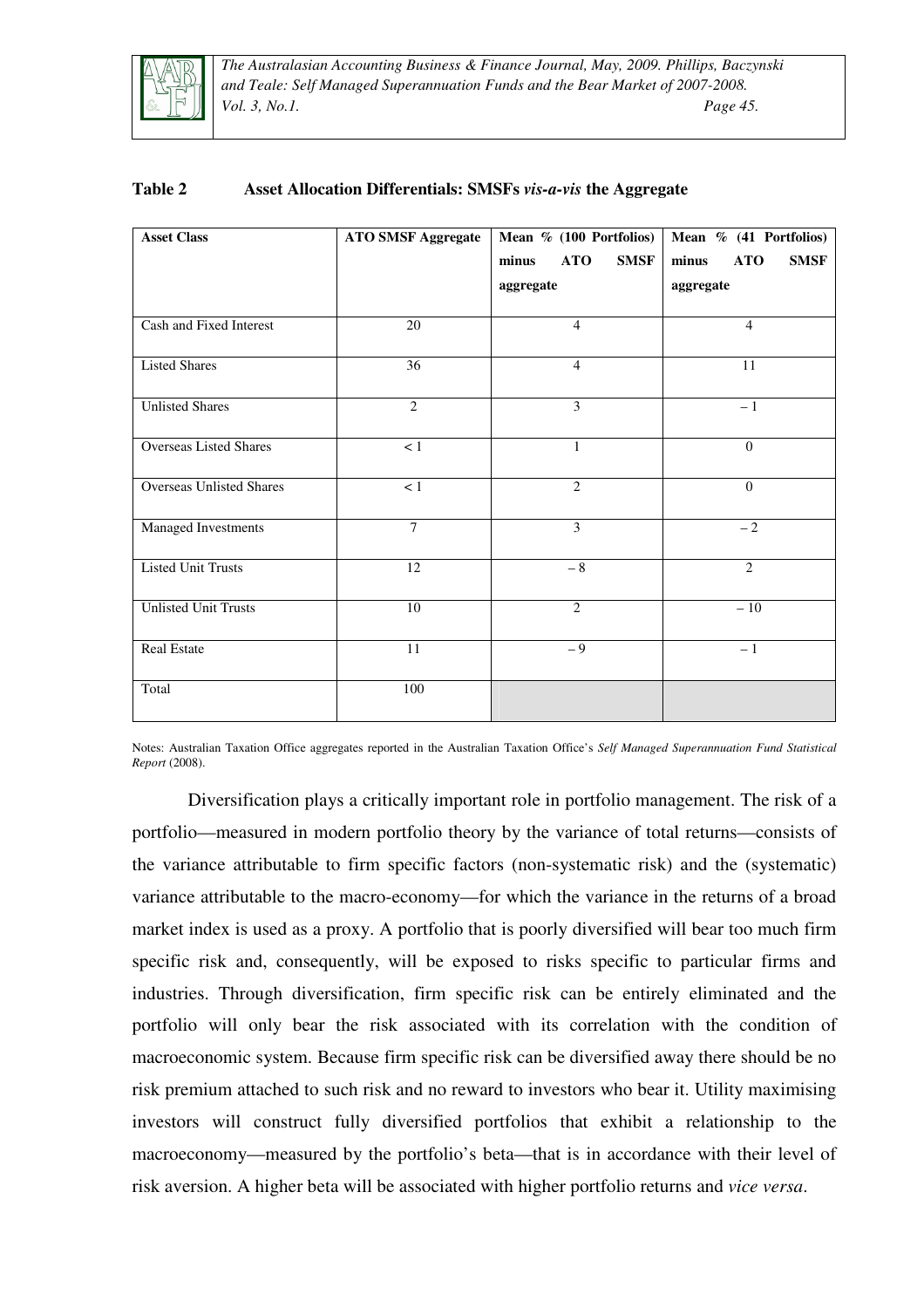

*The Australasian Accounting Business & Finance Journal, May, 2009. Phillips, Baczynski and Teale: Self Managed Superannuation Funds and the Bear Market of 2007-2008. Vol. 3, No.1. Page 46.* 

To obtain a fully diversified portfolio that eliminates firm specific risk, the portfolio must contain between 15 and 30 securities (see Evans and Archer (1968) and Campbell, Lettau, Malkiel and Xu (2001)). Portfolios containing considerably less securities will not only be exposed to firm specific risks but will bear a risk that is not rewarded in equilibrium. On occasions, it must be said, under-diversified portfolios will earn very high returns. If the few securities in which the portfolio is invested perform well, the portfolio will benefit from a kind of leveraging effect that derives from concentrating all of the funds in a few places. Like all leveraged positions, the magnification in returns that may be experienced when the share market is advancing or when particular shares and industry categories in which the portfolio is concentrated are performing well will work in reverse when share market conditions weaken and share prices begin to decline. This can be especially troublesome if the particular shares and industry categories in which the portfolio is concentrated suffer more than proportionally *vis-à-vis* the market as a whole.

Self managed superannuation funds are particularly vulnerable to diminutions in their value of this kind. Previous research has shown self managed superannuation funds to be both under-diversified (Phillips et al. 2007) and concentrated in popular, well-known shares (Phillips 2007). This has resulted in a reasonably heavy allocation to banking shares and mining shares, which are the traditional 'blue-chips' in the Australian market. With small absolute numbers of securities in their portfolios and high concentration in particular shares or industry groups, SMSFs are particularly vulnerable to the magnification of losses when market conditions become unfavourable. In the face of these risks, SMSFs have little recourse to risk management tools. This is because SMSF trustees are either unaware of the existence of such tools or because the relevant legislation does not permit SMSFs to utilise derivative securities such as futures and exchange traded options. The result is, by and large, an unhedged long position in a small number of shares in a small number of sectors.

Having experienced in the last year or so a substantial decline in the major market indices, it is both timely and relevant to investigate the bear-market performance of self managed superannuation funds. This is accomplished in this paper by the application of the following methodology. From the two independent samples of self managed superannuation funds, two archetype portfolios are formed. These portfolios contain the investments that are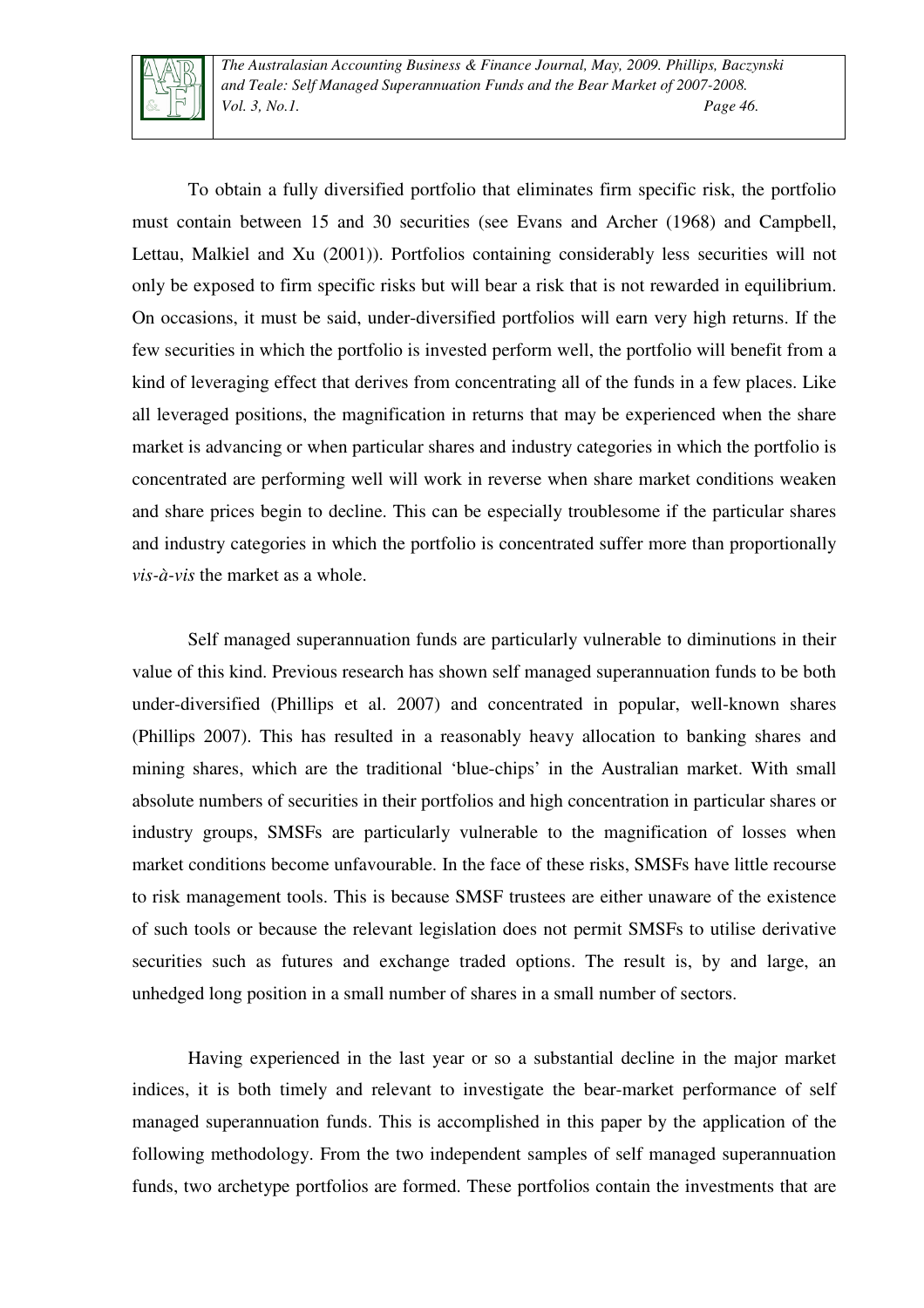

most prominent and reflect the asset allocations and level of diversification exhibited by SMSFs in the samples. This approach avoids the need to undertake extensive calculations for all 141 portfolios and provides an indication of average risk and return whilst also providing a snapshot of the average portfolio structure (including constituent shares). Nothing is lost by taking this approach because within each sample the portfolios display similar levels of diversification and have many other characteristics in common. This includes a focus on domestic (Australian) shares and a particular preference for well-known companies. Deviations from the return and risk characteristics of the archetype portfolios may be considered to be peripheral in nature.

The archetype portfolios are analysed using the standard tools of modern (Markowitz) portfolio theory. This approach focuses on the return and risk (variance or standard deviation of returns) that characterises the portfolios. The return for a portfolio of securities is simply the weighted average of the returns on each of the individual securities in the portfolio:

$$
R_p = \sum_{i=1}^{n} x_i(R_i)
$$
 (1)

Where  $x_i$  is the proportion of the total portfolio invested in security *i*. Whilst the calculation of portfolio returns is relatively straightforward, the calculation of portfolio risk is more complicated. Because the variations in the returns of securities in the portfolio may dampen or reinforce each other, both the variance of the individual securities and the covariance of each security with the other securities in the portfolio must be taken into account:

$$
\sigma_p^2 = \sum_{i=1}^n \sum_{j=1}^n x_i x_j \rho_{ij} \sigma_i \sigma_j
$$
\n
$$
= \sum_{i=1}^n x_i^2 \sigma_i^2 + \sum_{i=1}^n \sum_{\substack{j=1 \ j \neq j}}^n x_i x_j \rho_{ij} \sigma_i \sigma_j
$$
\n
$$
(2)
$$

Once the return and risk of the portfolios has been calculated, a number of comparisons can be made: (1) the relative performance of the portfolios *vis-à-vis* the unmanaged ASX All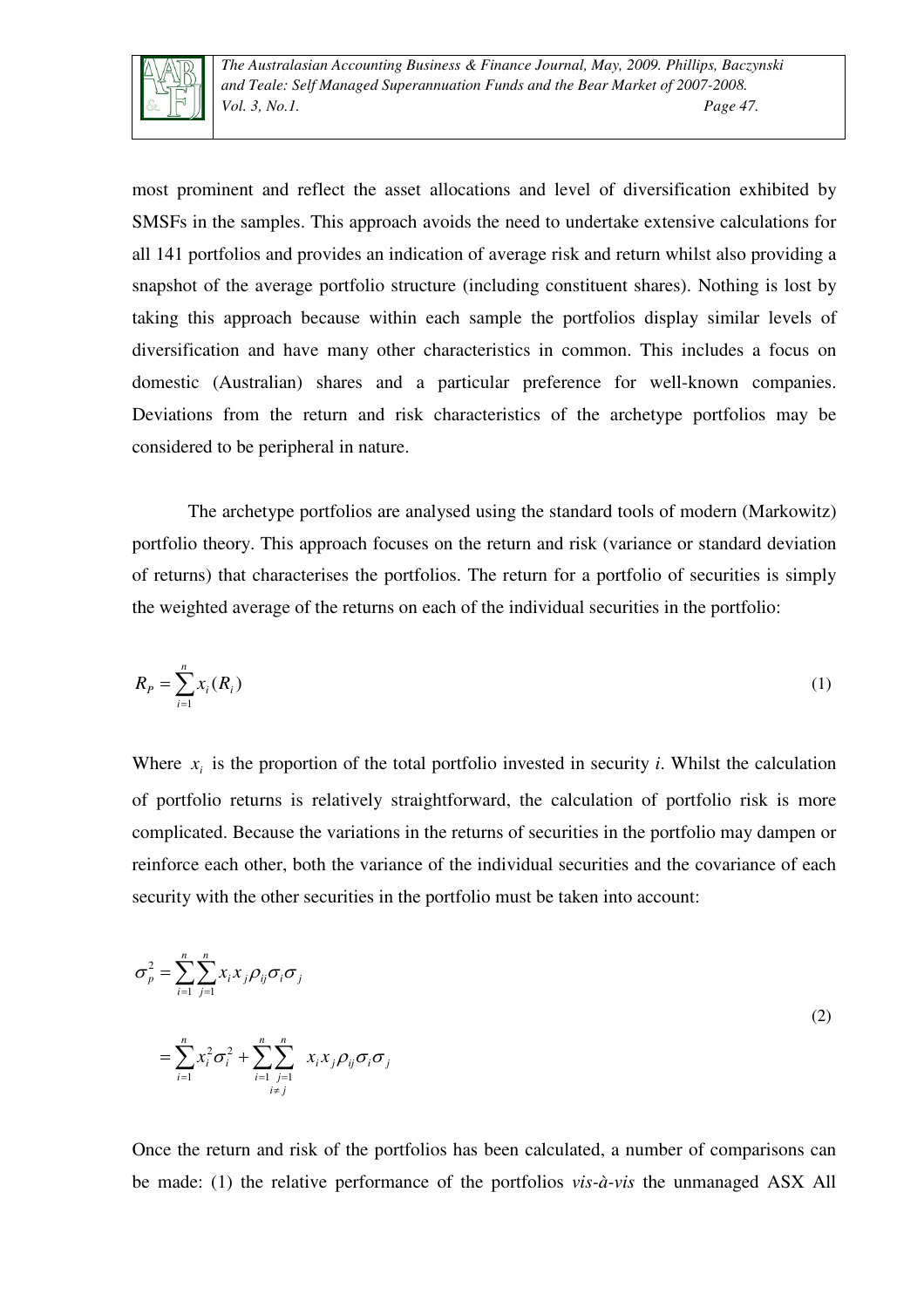

Ordinaries Index; (2) the performance of the portfolios *vis-à-vis* the average returns generated by retail superannuation funds over the same period; and (3) the risk-adjusted performance of the equity components of the portfolios *vis-à-vis* the unmanaged ASX All Ordinaries Index. Poor performance of SMSF portfolios (and other portfolios) must be expected in a bear market. However, the particular portfolio management problems that may be expected to characterise SMSFs have the potential to exacerbate bear market losses. The extent to which this potential has been borne out in the recent experience of SMSFs is ascertained in the following section.

#### **III. ANALYSIS**

The analysis undertaken in this section reveals the return and risk characteristics of two self managed superannuation funds that are archetypes of the funds in the samples. This provides some important insights into the performance of typical—from the point of view of the samples—self managed superannuation funds. Monthly returns data for each of the components of the portfolios is used as the foundation for the calculations. Between the middle of 2007 and the middle of 2008, the broader Australian stock market indices suffered declines of approximately 20 percent. Investors holding the All Ordinaries Index experienced a negative total return (including dividends) of approximately 13 percent during this period. Whilst it may be expected that the self managed superannuation funds have been unable to resist these broad market movements, only an analysis based on data concerning the actual portfolio structures of self managed superannuation funds can shed any light on the performance of SMSFs. The data available for this investigation provide a unique opportunity to examine the structure and performance of SMSF portfolios.

The archetype portfolios for each of the two samples are characterised by a focus on Australian shares and, in particular, shares in well-known companies. For the 100-portfolio sample, the archetype equity portfolio is characterised by investments in 18 different companies. On average, 40 percent of the portfolio is allocated to equity securities (see Table 1 above). Within this allocation, the weightings assigned to each security are usually very similar. Approximately 5.50 percent of the equity portfolio (or 2.25 percent of the overall portfolio) is allocated to each security. For the 41-portfolio sample, the archetype equity portfolio is characterised by investments in 12 different companies. Within this allocation, the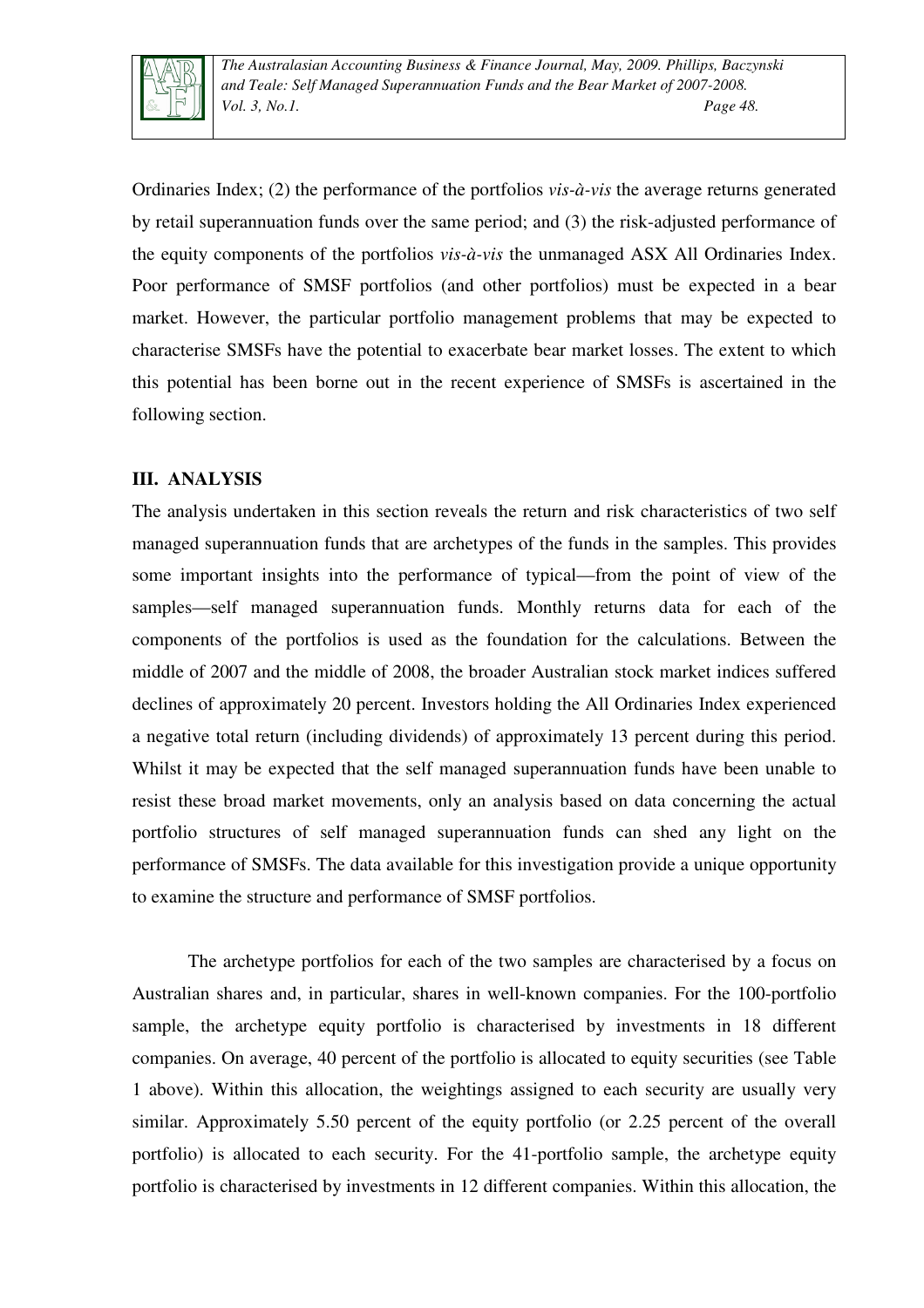

weightings assigned to each security are also very similar (within and across the portfolios). Approximately 8.00 percent of the equity portfolio (or 4.00 percent of the overall portfolio) is allocated to each security. Having determined the composition of the largest asset class contained in the portfolios, this information can be combined with the other characteristics identified above (Table 1) to generate two archetype portfolios.

| <b>Investment</b>                    | Weighting $(\%)$ | Value 01/07/07 | <b>Value 01/07/08</b> |
|--------------------------------------|------------------|----------------|-----------------------|
| Cash and Fixed Interest              | 24.00            | \$96,000       | \$102,429             |
| Managed Investments and Unit Trusts  | 26.00            | \$207,118      | \$193,862.44          |
| <b>Real Estate and Miscellaneous</b> | 8.50             | \$67,712       | \$67,712              |
| City Pacific                         | 2.25             | \$17,924       | \$5,751               |
| <b>AMP</b>                           | 2.25             | \$17,924       | \$13,016              |
| <b>APN Property Group</b>            | 2.25             | \$17,924       | \$4,836               |
| <b>BHP</b>                           | 2.25             | \$17,924       | \$23,344              |
| Indigo Pacific Capital               | 2.25             | \$17,924       | \$11,372              |
| Mariner Pipeline Trust               | 2.25             | \$17,924       | \$17,155              |
| Telstra                              | 2.25             | \$17,924       | \$18,705              |
| <b>ANZ</b>                           | 2.25             | \$17,924       | \$11,943              |
| Goldlink Income Plus                 | 2.25             | \$17,924       | \$12,921              |
| Suncorp                              | 2.25             | \$17,924       | \$12,800              |
| Westpac                              | 2.25             | \$17,924       | \$15,136              |
| Transurban Group                     | 2.25             | \$17,924       | \$12,023              |
| Invocare                             | 2.25             | \$17,924       | \$20,242              |
| QBE                                  | 2.25             | \$17,924       | \$13,790              |
| <b>Tabcorp Holdings</b>              | 2.25             | \$17,924       | \$12,861              |
| <b>NAB</b>                           | 2.25             | \$17,924       | \$13,054              |
| St George Bank                       | 2.25             | \$17,924       | \$14,951              |
| Wesfarmers                           | 2.25             | \$17,924       | \$15,970              |

**Table 3 Archetype Portfolio One: The 100-Portfolio Sample** 

Notes: Cash allocation is the weight multiplied by the average portfolio value. A constant return on cash investments of 6.50 percent p.a. compounded monthly is assumed to prevail throughout 2007 to 2008. Managed funds and unit trusts are assumed to generate the average return on a balanced Australian equities portfolio. Real estate and miscellaneous investments are assumed to end the year at the same value as they started the year. Mostly, changes in value are not recorded each year or they are off-market valuations.

For the most part, both samples of SMSF portfolios are characterised by investments in well-known companies. Not surprisingly, it is also clear that some of the investments in the two samples overlap. Investments in ANZ, BHP, Suncorp and Wesfarmers are contained in both samples' archetype portfolios. Another characteristic that is worth mentioning is the relative dominance of the banking sector. In the 100-portfolio sample 7 out of 18 equity securities—approximately 40 percent—derive from the banking and insurance sector. In the 41-portfolio sample 2 out 12 equity securities—approximately 17 percent—derive from the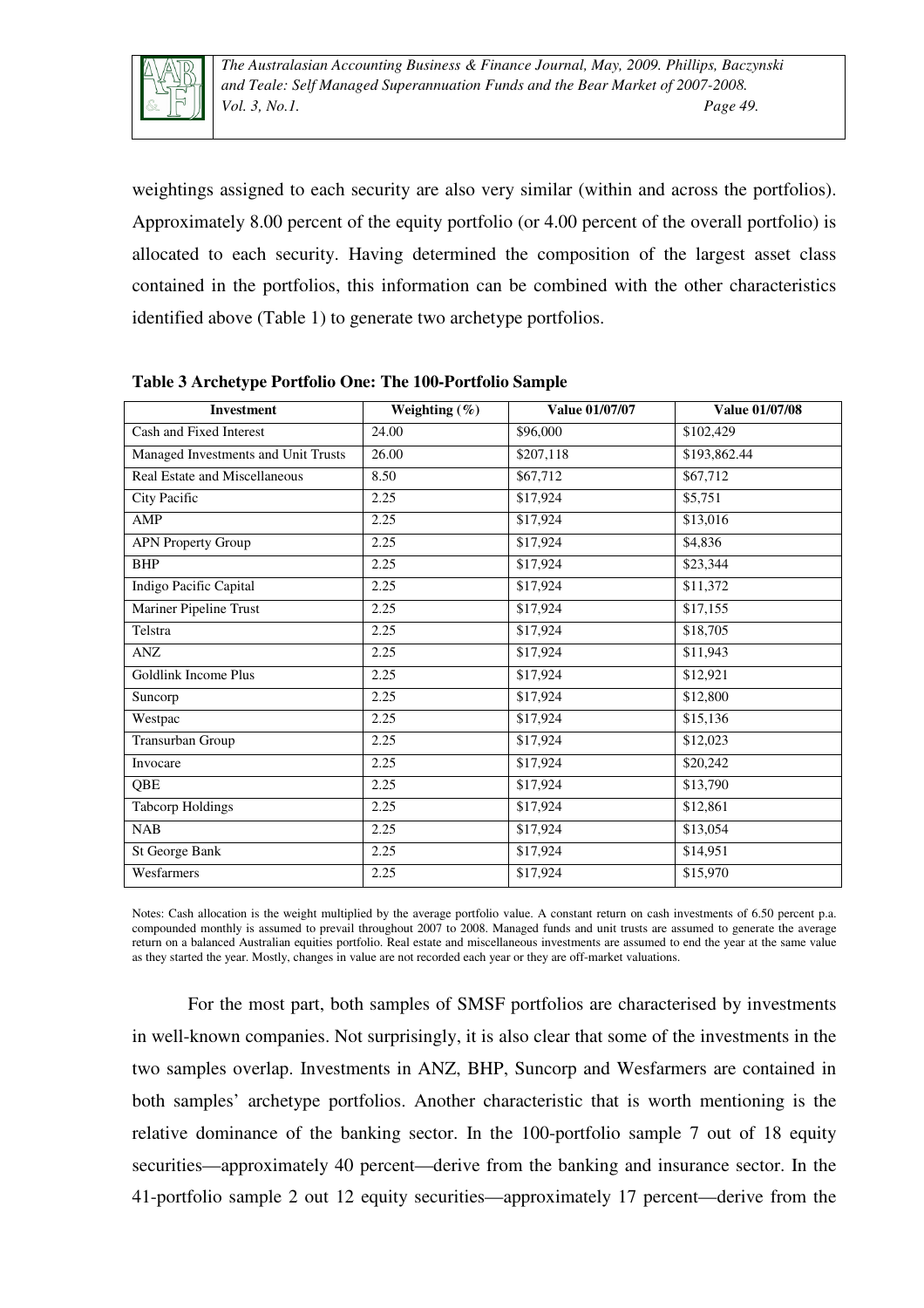

banking sector. Investors, in all likelihood attracted by the strong earnings generated by Australian banks as well as their high profile within the Australian investment landscape over the last decade, have allocated reasonably high portions of their SMSF portfolios to banking shares. Of course, these shares have fallen on hard times during the recent bear market with most generating negative returns in excess of those generated by the broader market indices.

| <b>Investment</b>                   | Weighting $(\% )$ | Value 01/07/07 | Value 01/07/08 |
|-------------------------------------|-------------------|----------------|----------------|
| Cash and Fixed Interest             | 24.00             | \$96,000       | \$102,429      |
| Managed Investments and Unit Trusts | 19.00             | \$76,000       | \$71,136       |
| Real Estate and Miscellaneous       | 10.00             | \$40,000       | \$40,000       |
| AGL                                 | 3.90              | \$15,600       | \$15,528       |
| ANZ                                 | 3.90              | \$15,600       | \$11,133       |
| APN News and Media                  | 3.90              | \$15,600       | \$10,026       |
| <b>BHP</b>                          | 3.90              | \$15,600       | \$20,317       |
| Commonwealth Office                 | 3.90              | \$15,600       | \$12,847       |
| <b>CSL</b>                          | 3.90              | \$15,600       | \$18,844       |
| <b>Fosters Group</b>                | 3.90              | \$15,600       | \$13,287       |
| Paperlinx                           | 3.90              | \$15,600       | \$8,157        |
| Suncorp                             | 3.90              | \$15,600       | \$11,140       |
| Telstra                             | 3.90              | \$15,600       | \$16,279       |
| Wesfarmers                          | 3.90              | \$15,600       | \$13,899       |
| Woolworths                          | 3.90              | \$15,600       | \$14,584       |

**Table Four Archetype Portfolio Two: The 41-Portfolio Sample** 

Notes: Cash allocation is the weight multiplied by the average portfolio value. A constant return on cash investments of 6.50 percent p.a. compounded monthly is assumed to prevail throughout 2007 to 2008. Managed funds and unit trusts are assumed to generate the average return on a balanced Australian equities portfolio. Real estate and miscellaneous investments are assumed to end the year at the same value as they started the year. Mostly, changes in value are not recorded each year or they are off-market valuations.

The risk and return of the SMSF portfolios during the bear market of 2007 to 2008 may be described as follows. Not surprisingly, the equity components of the portfolios did suffer reasonably significant losses. The archetype portfolio for the 100-portfolio sample suffered declines of approximately 9.01 percent for the equity portion of the portfolio. The archetype portfolio for the 41-portfolio sample suffered declines of approximately 5.30 percent for the equity portion of the portfolio. Interestingly, the archetype portfolio for the 41 portfolio sample performed better. Though this portfolio has fewer shares, there is a lower allocation to the banking and insurance sector. The archetype portfolio for the 100-portfolio sample has, as mentioned previously, reasonably high exposure to this sector. During the recent bear market, shares in financial services companies have suffered substantial declines.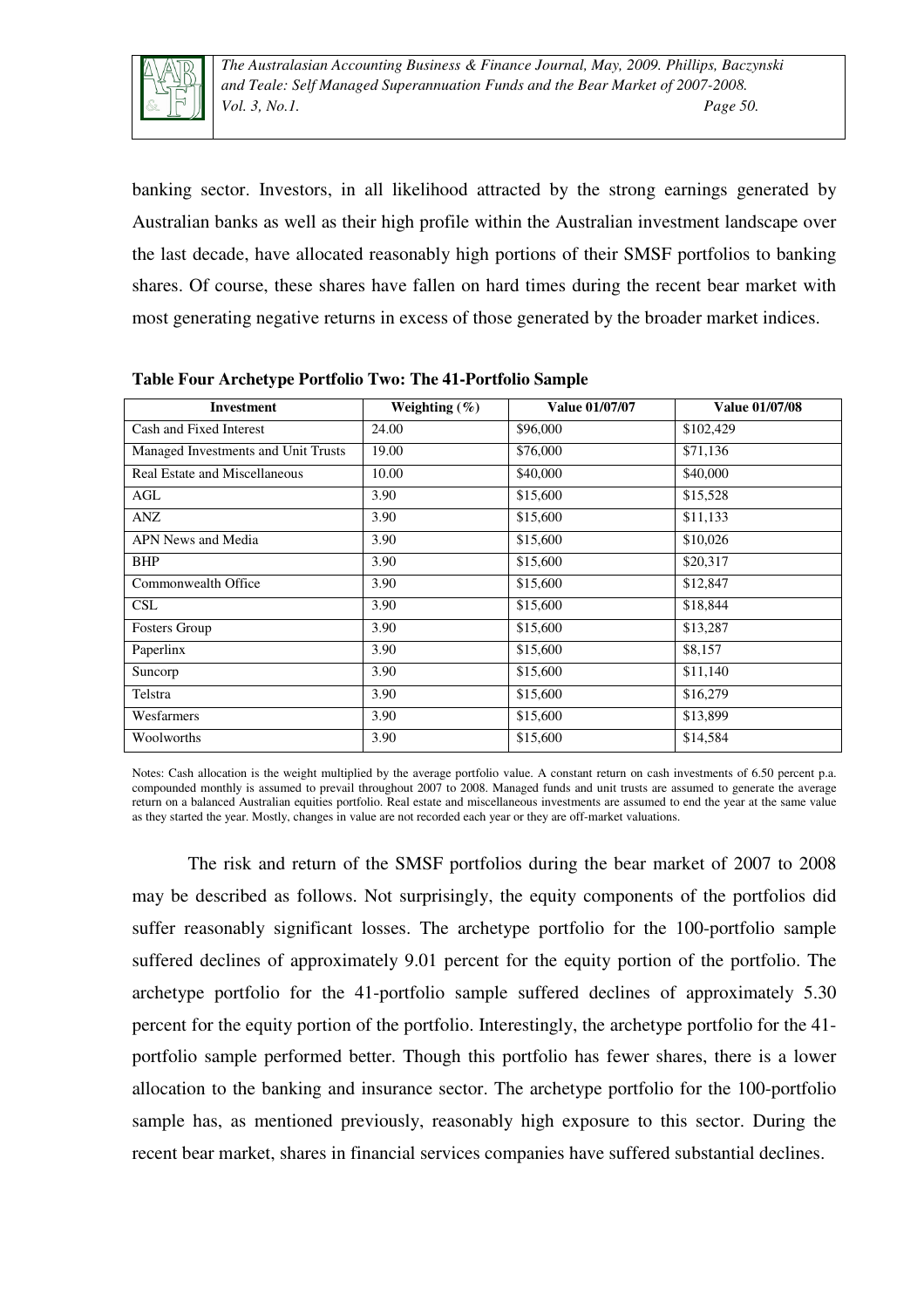

L

*The Australasian Accounting Business & Finance Journal, May, 2009. Phillips, Baczynski and Teale: Self Managed Superannuation Funds and the Bear Market of 2007-2008. Vol. 3, No.1. Page 51.* 

Fortunately the (directly invested) equity portion of the SMSF portfolios accounts for less than half of the overall portfolios. The next most significant asset classes are managed funds (and unit trusts) and cash (or cash securities). On average, the managed fund component of the SMSFs in both of the independent samples is characterised by investments in six different products, with some of the SMSFs having investments in more than ten different managed investments products. Research indicates that approximately six different funds are sufficient to reduce the variability of terminal wealth quite significantly. However, investing in multiple funds risks underperforming the benchmark index (see Fant and O'Neal (1999) and Louton and Saraoglu (2006)). In order to be conservative and fair in assessing the performance of this component of the archetype portfolios, it is assumed that this portion of the portfolios earned the average return generated by balanced funds<sup>2</sup> during the same period. This is approximately negative 6.40 percent (Macnamara 2008). Under this scenario, the managed funds component of the two archetype portfolios contributed negative returns to the overall portfolios of between 1.20 percent (for the 41-portfolio sample) and 1.70 percent (for the 100-portfolio sample).

The negative returns generated by the equity portions of the portfolios and the managed investments portions are partially offset by the steady returns that can be expected to have been generated by the cash portions of the portfolios. Again, a conservative and fair estimate of the returns generated on this portion of the portfolios may be considered to an average 6.50 percent compounded monthly (or an annual return of approximately 6.70 percent). Cash investments may be estimated to have contributed positive returns to the overall portfolios of approximately 1.60 percent. Because, as mentioned previously, the real estate investments and miscellaneous investments do not have market valuations, these investment classes were assumed to end the year at the same value at which they started. Once the returns on the equity portfolios, the managed investment portfolios and the cash and fixed interest portfolios have been computed it is possible to determine that the returns generated by the archetype SMSF portfolios during the recent bear market are (negative) 5.00 percent for the 41-portfolio sample and (negative) 9.10 percent for the 100-portfolio sample.

<sup>2</sup> Balanced funds are the most common type of superannuation funds. They are characterised by a focus on maintaining the weightings of the investment classes within the portfolios by buying more securities in classes that have declined and vice versa. Typical weightings are: 30 percent cash and fixed interest, 9 percent property and 61 percent Australian and overseas shares.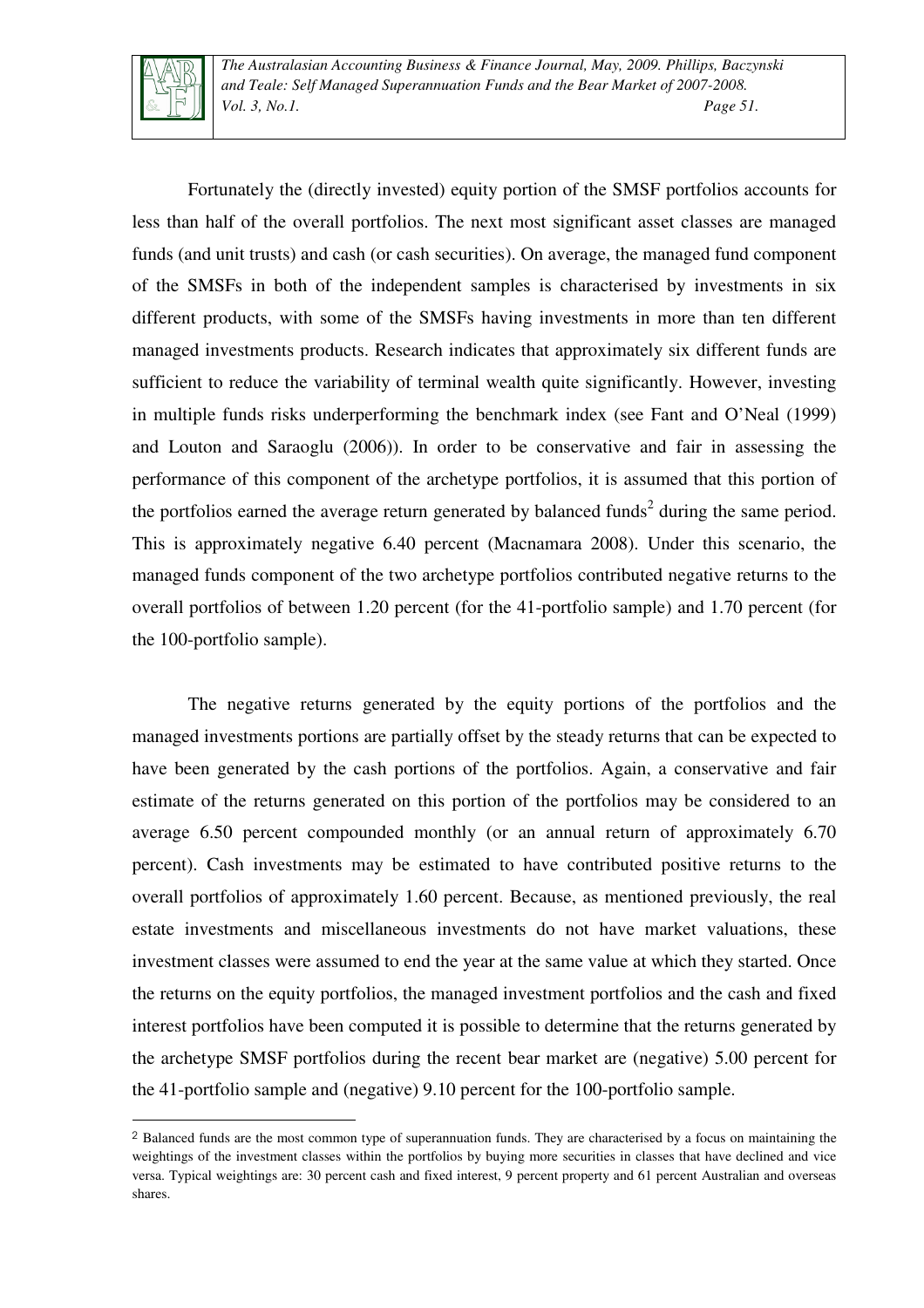

*The Australasian Accounting Business & Finance Journal, May, 2009. Phillips, Baczynski and Teale: Self Managed Superannuation Funds and the Bear Market of 2007-2008. Vol. 3, No.1. Page 52.* 

#### **IV. DISCUSSION OF RESULTS**

Previous studies have identified a lack of diversification in self managed superannuation fund portfolios. This provided the rationale for considering the performance of SMSFs during a period of market distress. By constructing two archetype portfolios, the performance of typical—from the point of view of the two samples—SMSF portfolios can be ascertained. The advantage of this approach is that a snapshot of the performance of a typical fund in the sample is obtained whilst avoiding the computational burden associated with Markowitz portfolio calculations. The results obtained from the analysis presented in the previous section provide an insight into the bear market performance of self managed superannuation funds. Significantly, the performance of the SMSFs during the recent bear market was not particularly poor *vis-à-vis* the broader market indices. The SMSFs benefit during a bear market from the high allocation to cash that characterises the portfolios. Whilst this may act as a 'drag' on the portfolios at times, it helps to insulate the portfolios from equity market downturns.

The archetype portfolio for the 100-portfolio sample generated lower returns during the 2007 to 2008 bear market than the archetype portfolio for the 41-portfolio sample. The most obvious reason for this is the concentration of the equity portion of the first archetype portfolio in the banking and insurance sector. Unfortunately for these investors, the recent bear market has coincided with credit market troubles that have resulted in a more than proportional decline in banking shares during the 2007 to 2008 period. Of course, this is a diversification problem that can be avoided by the careful selection of securities from different industrial sectors. Again, despite the significant declines experienced by the banking shares contained in the first archetype portfolio, the large allocation to cash has prevented the overall portfolio from bearing the full extent of the losses that would have been experienced had a larger portion of the investable funds been allocated to equities. During a bear market, the high cash allocation that appears to characterise SMSFs works to the advantage of the SMSF trustees.

Indeed, the SMSF portfolios have not fared worse than the average retail superannuation fund managed by professional managers (for substantial fees). As mentioned earlier, the average balanced fund lost approximately 6.40 percent for the 2007 to 2008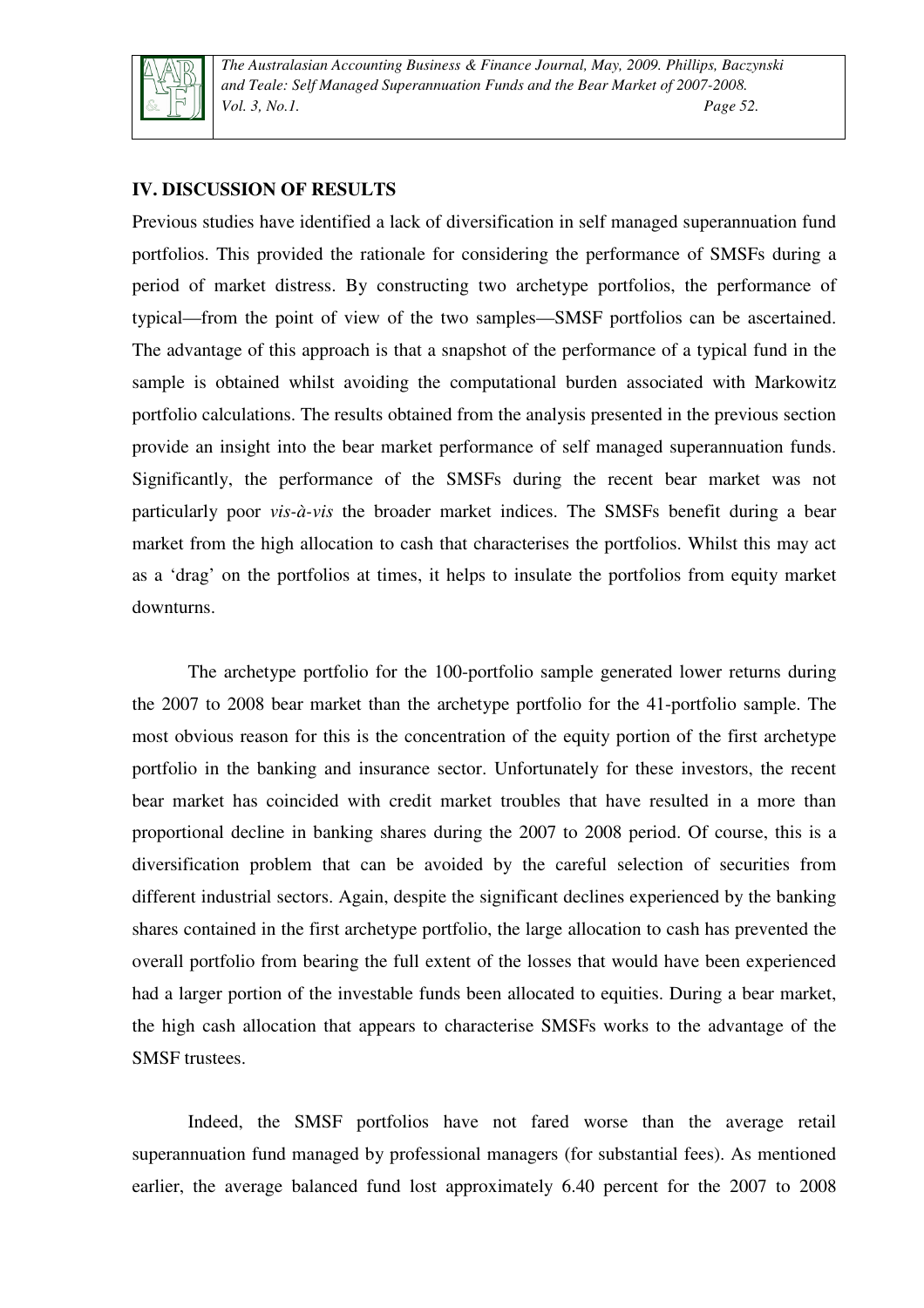

financial year. Other retail funds with more aggressive portfolios suffered much more significant declines. The archetype portfolios formed from the SMSFs in the two independent samples suffered losses of 9.10 percent and 5.00 percent. After accounting for fees that normally would accrue on a retail superannuation fund investment, the bear market SMSF returns appear relatively impressive. Of course, the archetype portfolios do obscure some of the idiosyncrasies of the individual portfolios in the sample and there is no question that some of the portfolios would have generated quite significant losses during the recent bear market. However, on average, the 141 SMSFs in the sample would have generated returns very similar to the archetype portfolios and have performed well *vis-à-vis* the professionally managed retail superannuation funds. This is due, once more, to the high cash allocation that has insulated the SMSF portfolios against losses.

The bear market performance of the SMSF portfolios has, on average, not been as poor as might have been feared. In fact, the high allocation that SMSF portfolios have in cash may mean that SMSFs perform (relatively) better in bear markets than in bull markets. This having been said, the portfolios are still characterised by under-diversification. Higher returns with lower levels of risk may be possible through more efficient portfolio management, particularly of the equity portions of the portfolios. Remembering that the archetype portfolios represent the average portfolio—with some having performed better and some worse than the archetypes—the relative performance of the archetype portfolios *vis-à-vis* the unmanaged ASX All Ordinaries (Accumulation) Index may measured by computing the portfolios' Sharpe ratios. The Sharpe ratio is a risk-adjusted performance measure that considers the premium above the riskless rate of interest generated by the portfolios and the risk (standard deviation of returns) that was borne in generating the return.

Taken independently of the overall portfolios, the relative performance of the equity portions of the portfolios produces mixed results. The archetype portfolio for the 100 portfolio sample does not compare favourably (on a risk-adjusted basis) with the unmanaged ASX All Ordinaries (Accumulation) Index. Surprisingly, the much smaller portfolios performed better. The archetype portfolio for the 41-portfolio sample has a higher Sharpe ratio than the unmanaged market index. Once more, this is a product of the high allocation to cash and, more importantly, a relatively low exposure to the banking and financial services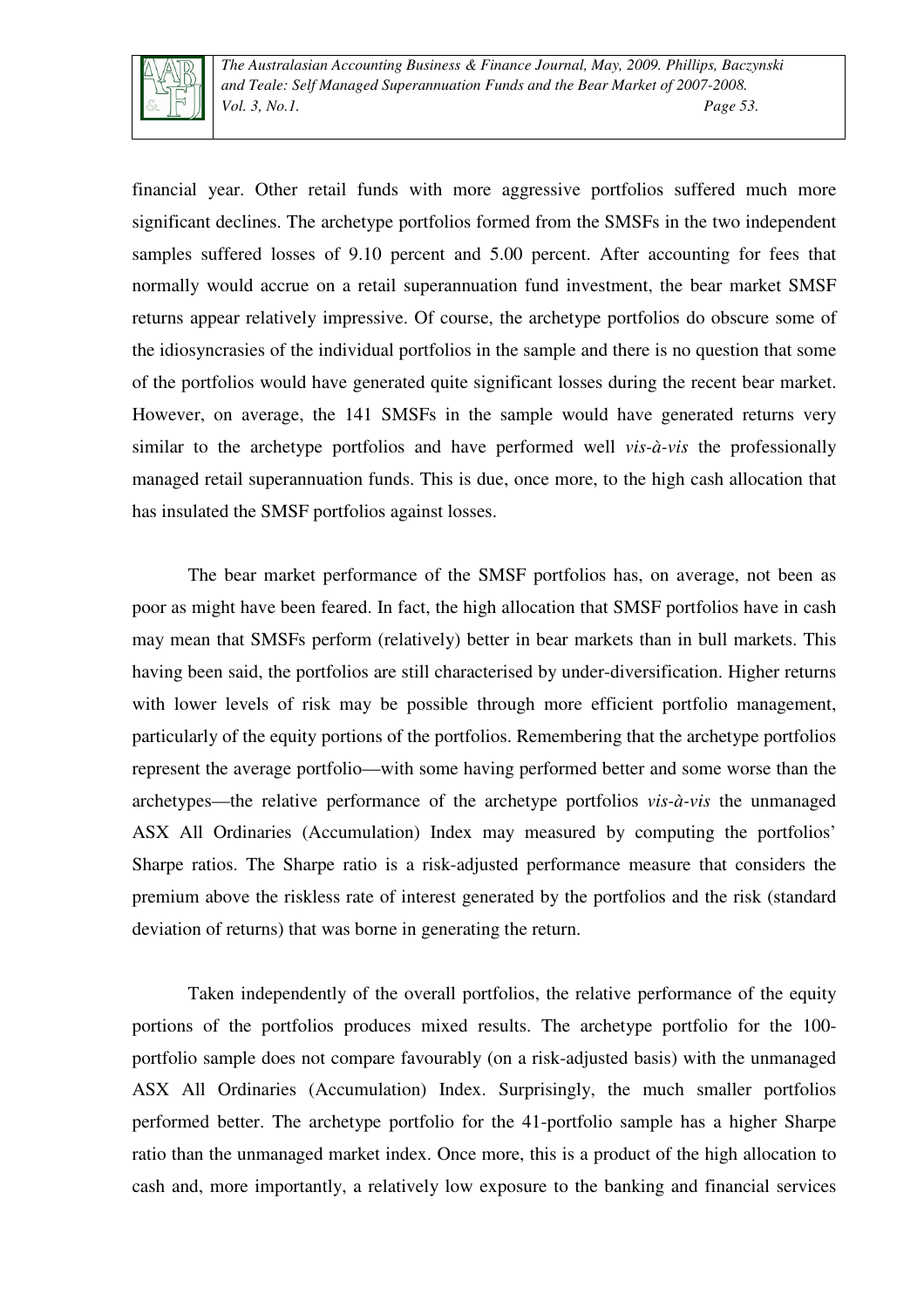

sector. Whilst the archetype portfolio for the 41-portfolio sample is still quite underdiversified and will bear a reasonable portion of non-systematic risk, the portfolio exhibits a spread across industrial sectors and avoids concentration in a particular industry. In this sense, the 41-portfolio sample exhibits better portfolio construction. However, both samples of portfolios may still benefit from more efficient portfolio management.

|                           | Return July 1 2007 to | <b>Annualised Standard</b> | Sharpe Ratio                              |
|---------------------------|-----------------------|----------------------------|-------------------------------------------|
|                           | July 1 2008           | Deviation                  | $r = \frac{r_p - r_f}{r}$<br>$\sigma_{p}$ |
| Archetype (Equity)        | $-22.52\%$            | 22.13%                     | $-1.31$                                   |
| Portfolio                 |                       |                            |                                           |
| (100 Portfolio Sample)    |                       |                            |                                           |
| Archetype (Equity)        | $-11.294\%$           | 17.49%                     | $-1.028$                                  |
| Portfolio                 |                       |                            |                                           |
| (41 Portfolio Sample)     |                       |                            |                                           |
| <b>ASX All Ordinaries</b> | $-13.13\%$            | 18.35%                     | $-1.0804$                                 |
| <b>Accumulation Index</b> |                       |                            |                                           |

**Table Five Bear Market Self Managed Superannuation Returns: Equity Portfolios** 

Table 5 shows the returns generated by an equal weighted portfolio of the shares listed in Tables 3 and 4. If these returns are multiplied by the weights assigned to the equity portions of the portfolios by the SMSF trustees, the contribution to the overall portfolio returns of the equity portions is ascertained (see above). The figures in Table 5 show that, analysed independently of the overall archetype portfolios, the equity components of the archetype portfolio for the 100-portfolio sample has not performed well on a risk adjusted basis *vis-à-vis* the unmanaged ASX All Ordinaries Index. This indicates that the equity portions of the SMSF portfolios in this part of the sample are not efficiently constructed. Given that they would appear to contain either too few securities or too much concentration in particular sectors to exhibit full diversification, it is entirely possible that the equity portions of the portfolios, and consequently the overall portfolios, may generate higher returns with less (or at least no higher) risk through better equity portfolio design.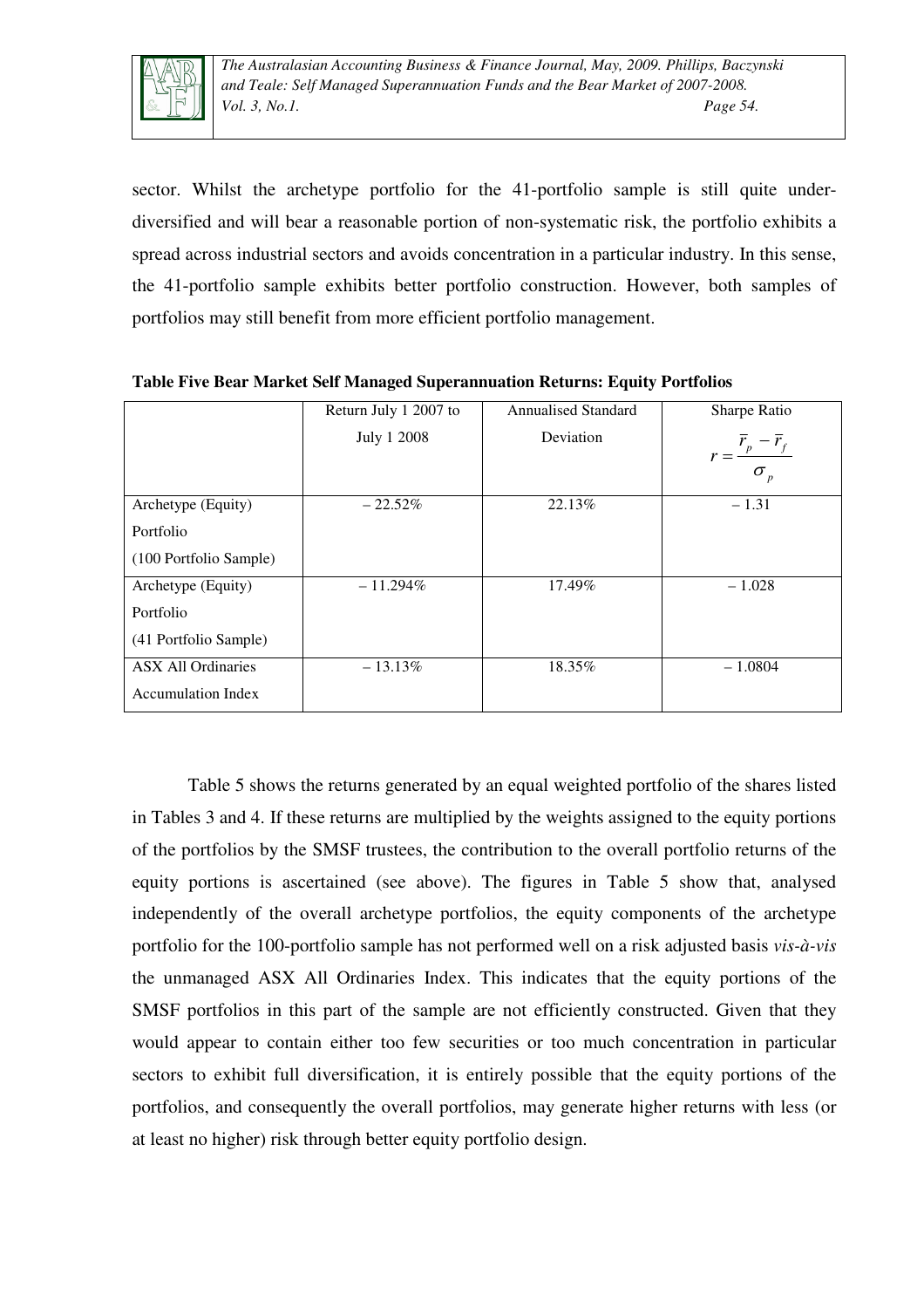

*The Australasian Accounting Business & Finance Journal, May, 2009. Phillips, Baczynski and Teale: Self Managed Superannuation Funds and the Bear Market of 2007-2008. Vol. 3, No.1. Page 55.* 

#### **V. CONCLUSION**

Previous studies provide much reason to believe that the bear market performance of SMSFs may be very poor. However, the analysis presented in this paper has found the average (from the point of view of the samples available) SMSF has not performed much worse—and in some cases performed better—than the average (balanced) retail superannuation fund. The reason for this is the insulation afforded to the portfolios by the high allocation to cash. Whilst potentially sub-optimal, this has served to protect the portfolios from the worst of the bear market losses. This being said, there is still room for improvement. When analysed in isolation from the remainder of the portfolios, the equity portions of the portfolios are found to be under-diversified and, as a consequence, the average portfolio representing the larger part of the overall sample underperformed the unmanaged market index on a risk adjusted basis. More efficient management of this portion of the overall portfolios could contribute positively to the performance of the SMSF portfolios. When one considers the long-term nature of the savings invested in SMSFs, even a small increment in return amounts to a considerable sum when compounding over a number of years is taken into account.

Another factor that needs to be addressed is the broader policy framework under which superannuation more generally, and SMSFs specifically, operate. It is self-evident that superannuation affects all workers and their dependents due to its central placement in plans to provide a steady post-work income. However, the difficulty presented by a market focus on superannuation as a source of finance is that it can obscure this core connection as the retirement horizon for many individuals often lies far beyond a specific period of market instability or downturn. For instance, individuals who are currently self-funded retirees or those who plan to be soon may well have viewed the events of the past 12 months with some trepidation, while those further away from this stage in their lives may well feel less distressed by recent events. The consequence of this is that some of the more fundamental questions such as the amount of superannuation contributed over the lifetime of an individual, and indeed the level of regulation and assistance for both managed and self managed approached to retirement incomes. By extension, not only is there a need to ask if the amounts set aside in superannuation are enough to counter the pitfalls of a bear market, but whether the proportions of funds invested in equities and cash by SMSFs may have specific consequences for the levels of investment finance available in Australian markets.